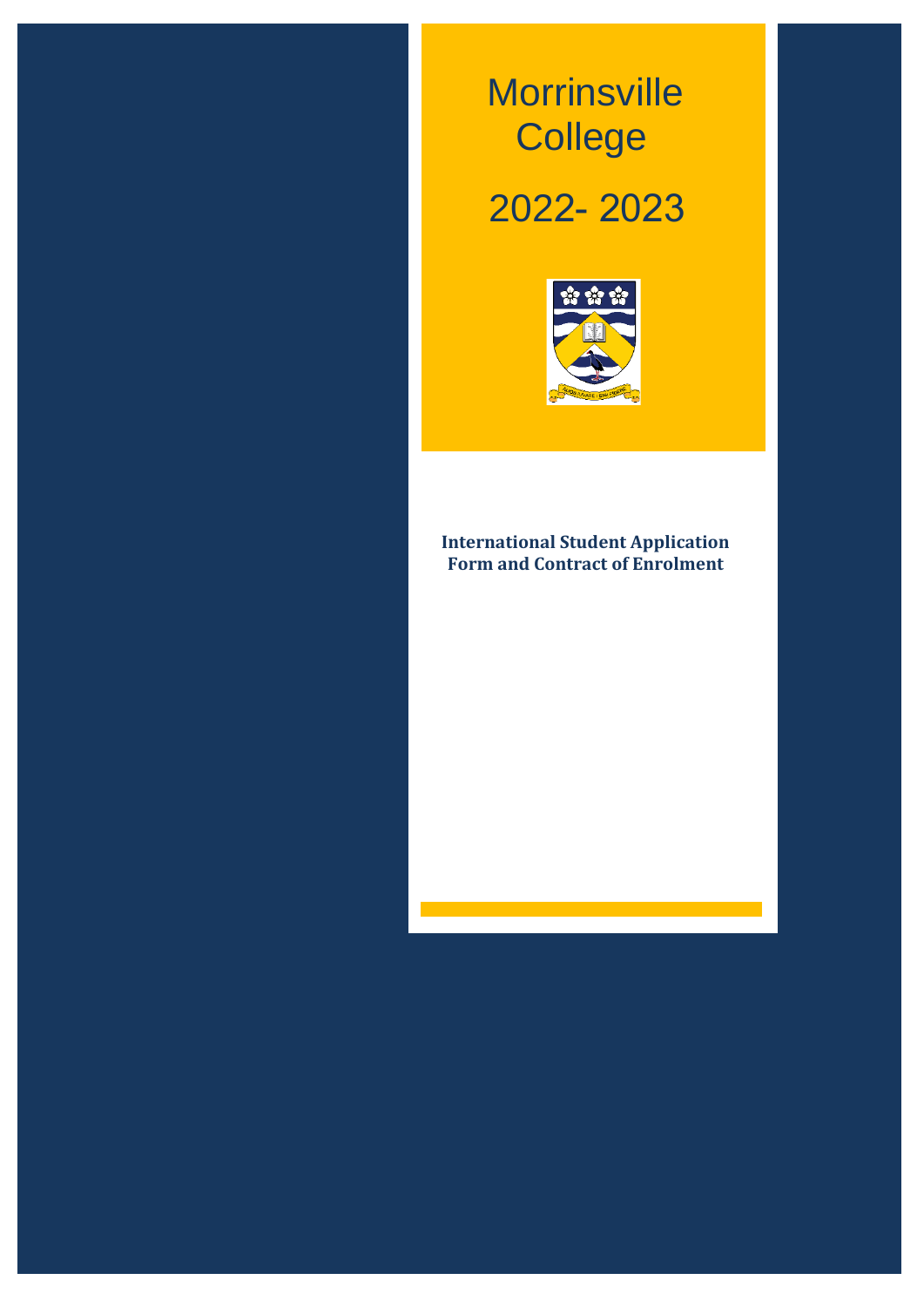

# **PART ONE:**

*Note: It is important that the student includes all relevant information about himself/herself in this application. This information is used to ensure that the student issupported properly upon arrival and to match the student with a suitable homestay and courses. Where information is included relating to health issues or learning needs, disclosure of this information will not automatically disqualify the student from enrolment. However, failure to disclose information or providing misleading information may result in the withdrawal of an Offer of Place or termination of a Contract of Enrolment.*

| Student Details (Name must be as it appears on your passport)                                                                                                                                                                                                                                                                                                                                  |                                  |  |  |  |
|------------------------------------------------------------------------------------------------------------------------------------------------------------------------------------------------------------------------------------------------------------------------------------------------------------------------------------------------------------------------------------------------|----------------------------------|--|--|--|
| Family name:                                                                                                                                                                                                                                                                                                                                                                                   | Date of birth:<br>DD/MM/YYYY     |  |  |  |
| First name:                                                                                                                                                                                                                                                                                                                                                                                    |                                  |  |  |  |
| Preferred name:                                                                                                                                                                                                                                                                                                                                                                                | Female<br>Male                   |  |  |  |
| Email:                                                                                                                                                                                                                                                                                                                                                                                         |                                  |  |  |  |
| Address:<br>(In home country)                                                                                                                                                                                                                                                                                                                                                                  |                                  |  |  |  |
| First language:                                                                                                                                                                                                                                                                                                                                                                                | Country of citizenship:          |  |  |  |
| Passport number:                                                                                                                                                                                                                                                                                                                                                                               | Passport Expiry date: DD/MM/YYYY |  |  |  |
| Intended start date:                                                                                                                                                                                                                                                                                                                                                                           | Intended end date:               |  |  |  |
| Applying for year level:<br>$\Box$ 9<br>$\Box$ 10<br>$\square$ 11                                                                                                                                                                                                                                                                                                                              | $\sqsupset$ 12<br>$\Box$ 13      |  |  |  |
| Parent or Legal Guardian 1: (Name must be as it appears on your passport)<br>NOTE: It is requirement of New Zealand regulations that schools must maintain effective communication with<br>parents and legal guardians. To comply with the requirements, contact information provided in this section MUST<br>be the contact information for one of the student's parents or a legal guardian. |                                  |  |  |  |
| Title:<br>Mrs $\Box$<br>Miss $\Box$<br>$Ms \Box$<br>$Mr\Box$                                                                                                                                                                                                                                                                                                                                   | $Dr \Box$                        |  |  |  |
| Family name:                                                                                                                                                                                                                                                                                                                                                                                   | Date of Birth: DD/MM/YYYY        |  |  |  |
| First name:                                                                                                                                                                                                                                                                                                                                                                                    | Relationship to the student:     |  |  |  |
| <b>Street Address</b>                                                                                                                                                                                                                                                                                                                                                                          |                                  |  |  |  |
| Postal Address (if different)                                                                                                                                                                                                                                                                                                                                                                  |                                  |  |  |  |
| Home Phone:                                                                                                                                                                                                                                                                                                                                                                                    | Mobile:                          |  |  |  |
| Email:                                                                                                                                                                                                                                                                                                                                                                                         | First language:                  |  |  |  |
| Parent or Legal Guardian 2: (Name must be as it appears on your passport)                                                                                                                                                                                                                                                                                                                      |                                  |  |  |  |
| NOTE: It is requirement of New Zealand regulations that schools must maintain effective communication with<br>parents and legal guardians. To comply with the requirements, contact information provided in this section MUST<br>be the contact information for one of the student's parents or a legal guardian.                                                                              |                                  |  |  |  |
| Title:<br>Mrs $\Box$<br>Miss $\Box$<br>$Mr\Box$<br>$Ms \Box$                                                                                                                                                                                                                                                                                                                                   | $Dr \Box$                        |  |  |  |
| Family name:                                                                                                                                                                                                                                                                                                                                                                                   | Date of Birth: DD/MM/YYYY        |  |  |  |
| First name:                                                                                                                                                                                                                                                                                                                                                                                    | Relationship to the student:     |  |  |  |
| <b>Street Address</b>                                                                                                                                                                                                                                                                                                                                                                          |                                  |  |  |  |
| Postal Address (if different)                                                                                                                                                                                                                                                                                                                                                                  |                                  |  |  |  |
| Home Phone:                                                                                                                                                                                                                                                                                                                                                                                    | Mobile:                          |  |  |  |
| Email:                                                                                                                                                                                                                                                                                                                                                                                         | First language:                  |  |  |  |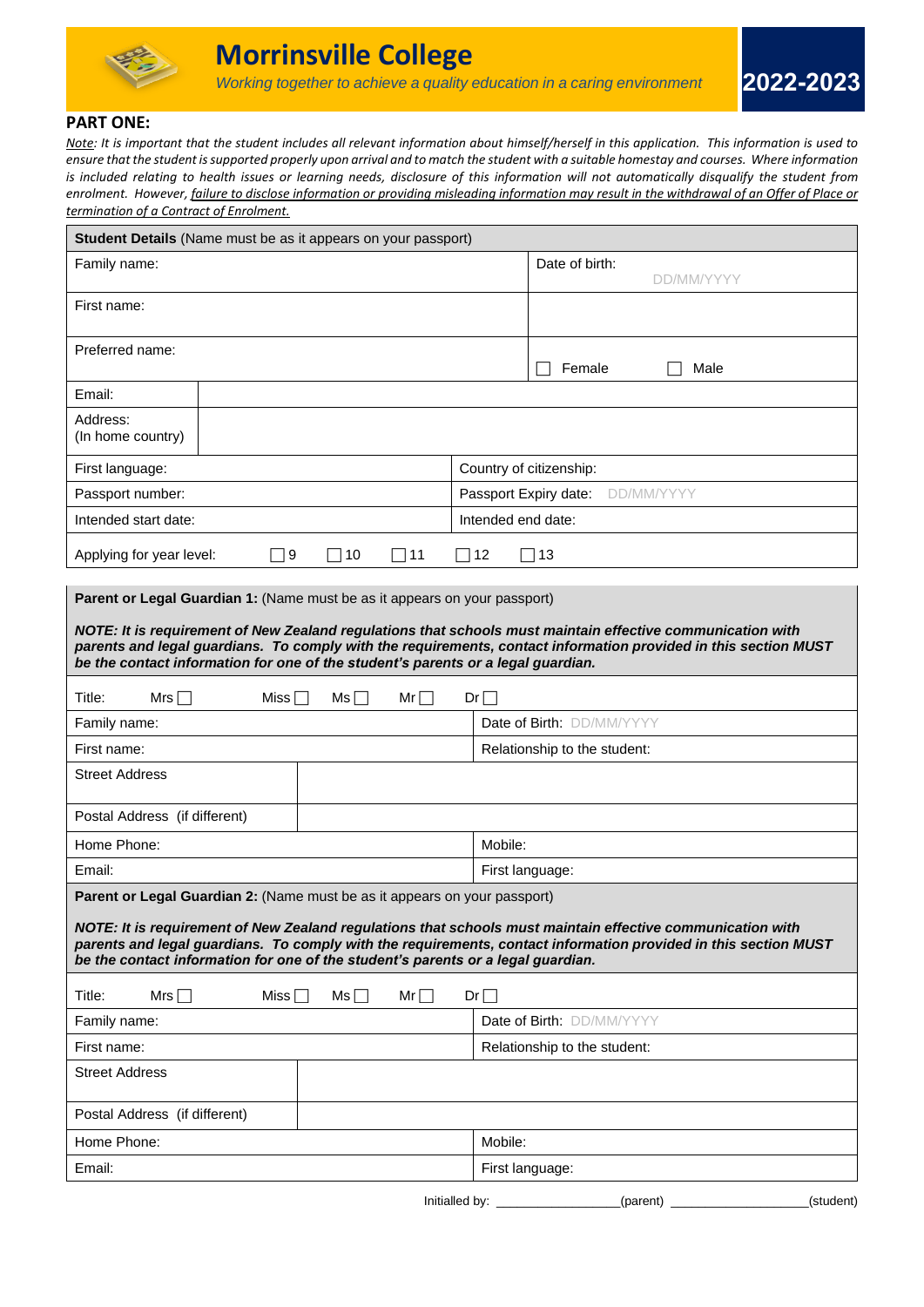

| <b>Emergency Contact</b> (In home country, other than parent or legal guardian listed above): |  |  |  |  |  |
|-----------------------------------------------------------------------------------------------|--|--|--|--|--|
| Name:                                                                                         |  |  |  |  |  |
| Relationship to the<br>student:                                                               |  |  |  |  |  |
| Mobile phone:                                                                                 |  |  |  |  |  |
| Home phone:                                                                                   |  |  |  |  |  |
| Email address:                                                                                |  |  |  |  |  |
|                                                                                               |  |  |  |  |  |

|                                                                                                                                                                                  | Agent Information (If using an agent)                                                                                                                                                                                                                                                                                                    |  |                     |  |                        |                         |                                                                                                                                   |  |                        |  |  |  |  |
|----------------------------------------------------------------------------------------------------------------------------------------------------------------------------------|------------------------------------------------------------------------------------------------------------------------------------------------------------------------------------------------------------------------------------------------------------------------------------------------------------------------------------------|--|---------------------|--|------------------------|-------------------------|-----------------------------------------------------------------------------------------------------------------------------------|--|------------------------|--|--|--|--|
|                                                                                                                                                                                  | Agent name:<br>Contact person:                                                                                                                                                                                                                                                                                                           |  |                     |  |                        |                         |                                                                                                                                   |  |                        |  |  |  |  |
| Agent email address:                                                                                                                                                             |                                                                                                                                                                                                                                                                                                                                          |  |                     |  |                        | Phone:                  |                                                                                                                                   |  |                        |  |  |  |  |
|                                                                                                                                                                                  |                                                                                                                                                                                                                                                                                                                                          |  |                     |  |                        |                         |                                                                                                                                   |  |                        |  |  |  |  |
|                                                                                                                                                                                  | <b>Medical Information</b><br>Name of Doctor in Home Country:                                                                                                                                                                                                                                                                            |  |                     |  |                        | <b>Contact details:</b> |                                                                                                                                   |  |                        |  |  |  |  |
| Are the student's childhood immunisations up to date?<br>$\Box$ Yes<br>No<br>$\overline{\phantom{a}}$<br>A copy of an immunisation certificate may be requested<br>when required |                                                                                                                                                                                                                                                                                                                                          |  |                     |  |                        |                         |                                                                                                                                   |  |                        |  |  |  |  |
|                                                                                                                                                                                  |                                                                                                                                                                                                                                                                                                                                          |  |                     |  |                        |                         | Does the student have any history of previous illness that may affect their enrolment, including mental illness?                  |  |                        |  |  |  |  |
|                                                                                                                                                                                  | $\Box$ Yes<br>∩ No<br>If 'Yes' please provide details in English (attach additional pages if required).                                                                                                                                                                                                                                  |  |                     |  |                        |                         |                                                                                                                                   |  |                        |  |  |  |  |
|                                                                                                                                                                                  | from any of the following medical conditions:                                                                                                                                                                                                                                                                                            |  |                     |  |                        |                         | Please tick the appropriate box(es) and provide the supporting medical certificate in English if you suffer from or have suffered |  |                        |  |  |  |  |
|                                                                                                                                                                                  | Asthma                                                                                                                                                                                                                                                                                                                                   |  | HIV or Aids         |  | Tuberculosis           |                         | Depression/Anxiety                                                                                                                |  | <b>Heart Condition</b> |  |  |  |  |
|                                                                                                                                                                                  | Back/Neck<br>problems                                                                                                                                                                                                                                                                                                                    |  | <b>Diabetes</b>     |  | ADD or ADHD            |                         | Allergy to bee/wasp<br>stings                                                                                                     |  | Epilepsy               |  |  |  |  |
|                                                                                                                                                                                  | <b>Glandular Fever</b>                                                                                                                                                                                                                                                                                                                   |  | Hepatitis A, B or C |  | <b>Eating Disorder</b> |                         | Migraines                                                                                                                         |  | Allergies              |  |  |  |  |
|                                                                                                                                                                                  | Other: (Please describe in English)                                                                                                                                                                                                                                                                                                      |  |                     |  |                        |                         |                                                                                                                                   |  |                        |  |  |  |  |
|                                                                                                                                                                                  | Zealand?                                                                                                                                                                                                                                                                                                                                 |  |                     |  |                        |                         | Does the student have any medical implants (such as metal implants) that may affect receiving medical treatment while in New      |  |                        |  |  |  |  |
|                                                                                                                                                                                  | ⊺No<br>∣Yes<br>If 'Yes' please provide details (attach additional pages if required).                                                                                                                                                                                                                                                    |  |                     |  |                        |                         |                                                                                                                                   |  |                        |  |  |  |  |
|                                                                                                                                                                                  | Is the student currently on any medication?                                                                                                                                                                                                                                                                                              |  |                     |  |                        |                         |                                                                                                                                   |  |                        |  |  |  |  |
|                                                                                                                                                                                  | $\sqcap$ Yes<br>∃ No<br>If 'Yes' please provide medical certificate(s) in English issued by your doctor<br>Please note: If you suffer from conditions requiring medication, it is advisable to bring your own medication to New<br>Zealand. You will be required to notify the school regarding any medications that you bring with you. |  |                     |  |                        |                         |                                                                                                                                   |  |                        |  |  |  |  |
| Is there anything further that the school needs to be aware of in enrolling and supporting the student as an international<br>student?                                           |                                                                                                                                                                                                                                                                                                                                          |  |                     |  |                        |                         |                                                                                                                                   |  |                        |  |  |  |  |
|                                                                                                                                                                                  | $\Box$ Yes<br><b>No</b><br>If 'Yes' please provide medical certificate(s) in English issued by your doctor                                                                                                                                                                                                                               |  |                     |  |                        |                         |                                                                                                                                   |  |                        |  |  |  |  |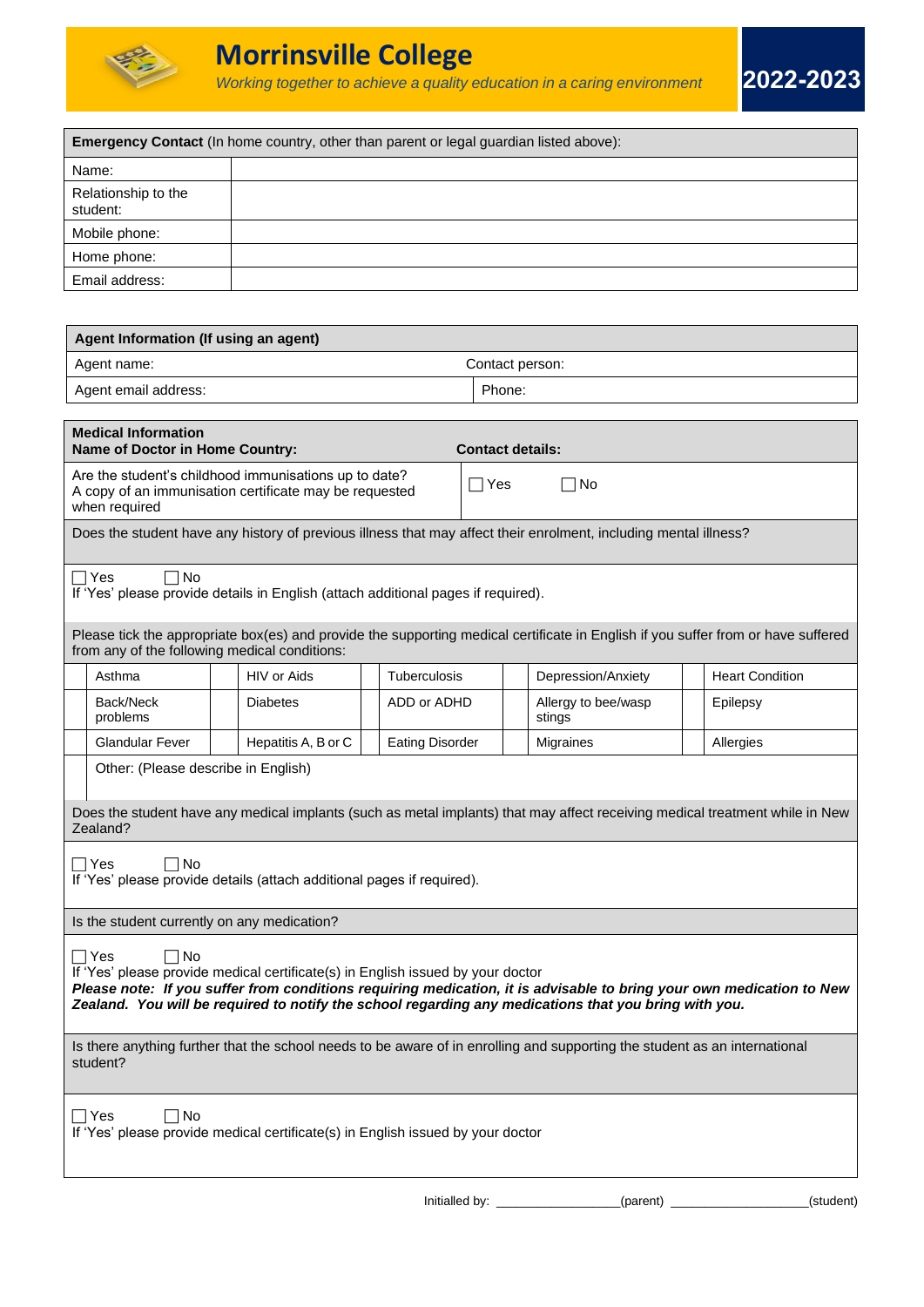

**2022-2023**

Do you consent to the school providing over-the-counter medication \*such as acetaminophen, paracetamol or ibuprofen?

 $\Box$  Yes  $\Box$  No

If 'No' please specify what medications you do not want the student to receive:

# **Learning Information**

How many years of schooling, not including pre-school education, has the student had?

Please provide a copy of the lastest two school reports for the student with this application

Does the student have any learning or behavioural difficulties which may require extra school support or services?

 $\Box$  Yes  $\Box$  No

If 'Yes' please provide details (attach additional pages if required).

# **Please describe your learning goals for studying in NZ**

| <b>General Details</b> |  |
|------------------------|--|
|                        |  |

| General Details                                                                                      |                           |  |  |  |  |
|------------------------------------------------------------------------------------------------------|---------------------------|--|--|--|--|
| Has the student previously applied for entry to Morrinsville<br>College?                             | ∣Yes<br>No.               |  |  |  |  |
| If yes, when?<br><b>DD/MM/YYYY</b>                                                                   |                           |  |  |  |  |
| Has the student ever had a family member or relative<br>enrolled at Morrinsville College?            | ⊤No<br>Yes                |  |  |  |  |
| Name:                                                                                                | Year attended:            |  |  |  |  |
| Has the student previously studied at any other NZ school?                                           | No.<br>Yes                |  |  |  |  |
| If yes, please state the name of the school:                                                         | Dates attended:           |  |  |  |  |
| How many years has the student studied English?                                                      | ] Months<br>] Years       |  |  |  |  |
| Do the student's parents speak or read English? Speak $\Box$ Yes                                     | □No<br>Read<br>Yes<br>No. |  |  |  |  |
| Has the student been convicted or been the subject of any matter before any Court? $\Box$ Yes<br>∩No |                           |  |  |  |  |
| If 'Yes' please provide details (attach additional pages if required).                               |                           |  |  |  |  |
| Initialled by:                                                                                       | (student)<br>(parent)     |  |  |  |  |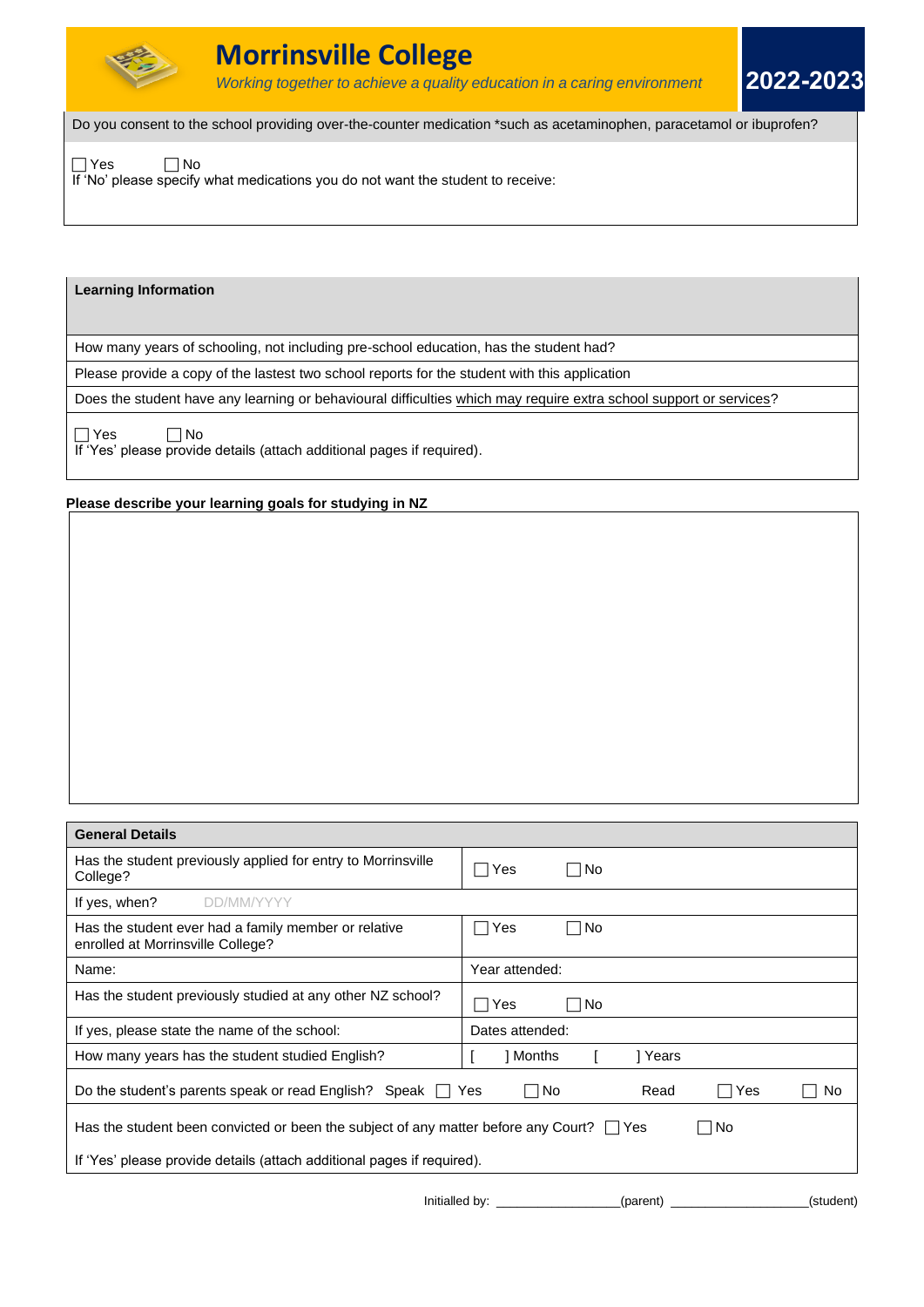

# **Accommodation**

| Accommodation choice:                                                                                                                                                                                                            |              |           |                                                                        |        |        |  |  |
|----------------------------------------------------------------------------------------------------------------------------------------------------------------------------------------------------------------------------------|--------------|-----------|------------------------------------------------------------------------|--------|--------|--|--|
| Homestay arranged by Morrinsville College<br>Homestay arranged by the agent<br>Designated caregiver (relative or family friend)<br>Live with parent                                                                              |              |           |                                                                        |        |        |  |  |
| Interests: □ Music                                                                                                                                                                                                               | Movies/TV    | Reading   | <b>Outdoor Activities</b>                                              | Sports | Travel |  |  |
| Other interests:                                                                                                                                                                                                                 |              |           |                                                                        |        |        |  |  |
| Do you like children?                                                                                                                                                                                                            | Yes          | ⊺No       | Do you smoke?                                                          | Yes    | No     |  |  |
| Do you like animals?                                                                                                                                                                                                             | ⊺Yes         | ∏No       | Do you like to stay on a<br>farm?                                      | ∏Yes   | No     |  |  |
| Are you allergic to animals?                                                                                                                                                                                                     | $\sqcap$ Yes | $\Box$ No | If 'Yes' please provide details (attach additional pages if required). |        |        |  |  |
| Does the student have any food allergies or special dietary requirements?                                                                                                                                                        |              |           |                                                                        |        |        |  |  |
| $\Box$ Yes<br>∏No<br>If 'Yes' please provide medical certificate(s) in English issued by your doctor                                                                                                                             |              |           |                                                                        |        |        |  |  |
| Does the student have any other special requirements for accommodation? (pets, cultural or religious requirements, phobias)<br>$\neg$ No<br>$\Box$ Yes<br>If 'Yes' please provide details (attach additional pages if required). |              |           |                                                                        |        |        |  |  |
| Do you have sister(s) and brother(s) whom you live with in your home country?<br>∃No<br>$\Box$ Yes<br>If 'Yes' please provide details (attach additional pages if required).                                                     |              |           |                                                                        |        |        |  |  |
| Please write a letter in English to your future homestay here, including what you would like to do with them during your time in NZ                                                                                              |              |           |                                                                        |        |        |  |  |
|                                                                                                                                                                                                                                  |              |           |                                                                        |        |        |  |  |
|                                                                                                                                                                                                                                  |              |           |                                                                        |        |        |  |  |
|                                                                                                                                                                                                                                  |              |           |                                                                        |        |        |  |  |
|                                                                                                                                                                                                                                  |              |           |                                                                        |        |        |  |  |
|                                                                                                                                                                                                                                  |              |           |                                                                        |        |        |  |  |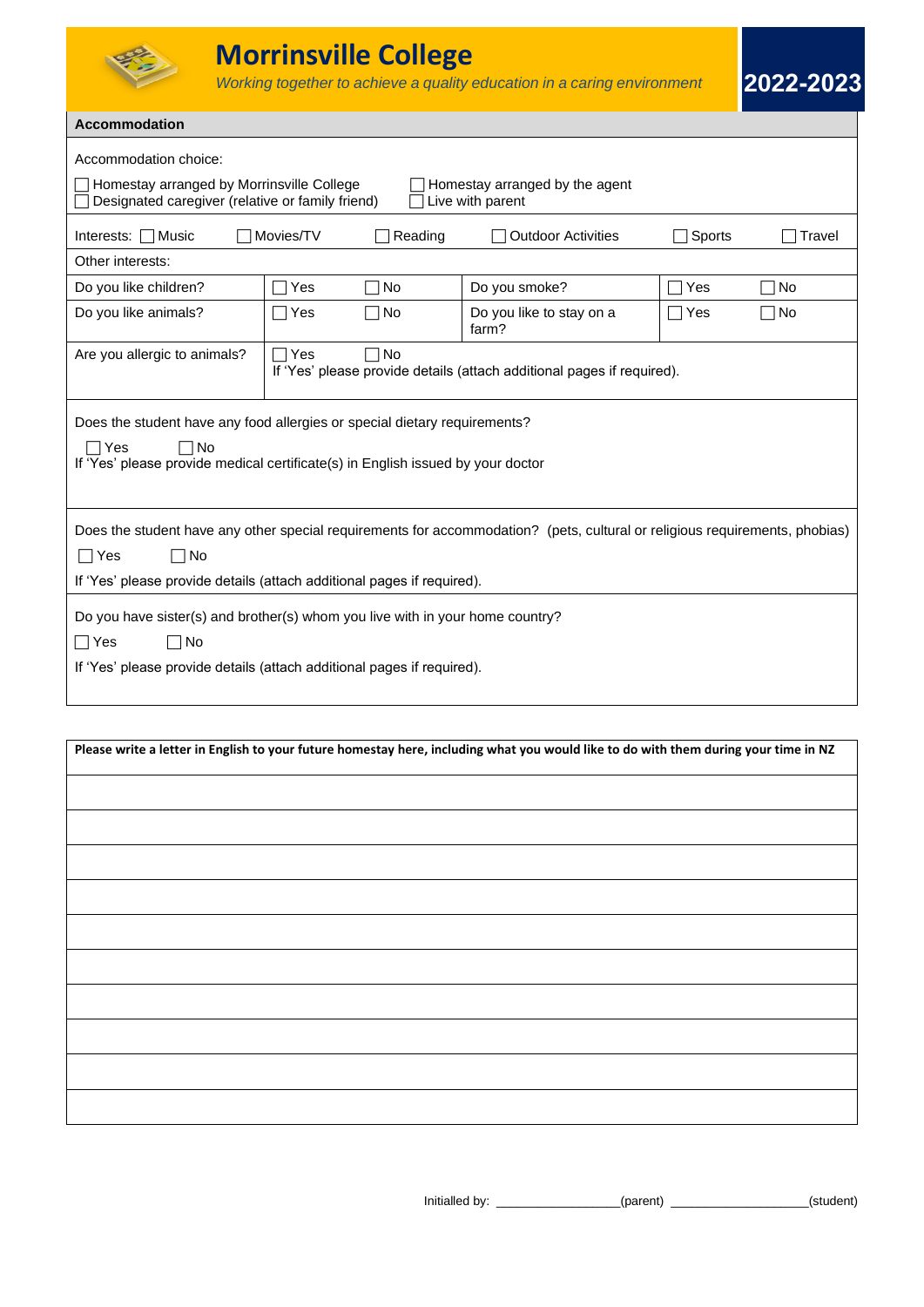

**Please attach some of your photos so that we can share them with your future homestay**

**Designated Caregiver Details** (If staying with a relative or close family friend)

| Name of caregiver:       |         |
|--------------------------|---------|
| Address (in NZ):         |         |
|                          |         |
| Home phone:              | Mobile: |
| Email:                   |         |
| Relationship to student: |         |

| <b>Arrival Information</b>   |                                                                                                      |                      |       |                              |  |  |  |
|------------------------------|------------------------------------------------------------------------------------------------------|----------------------|-------|------------------------------|--|--|--|
| <b>Arrival Date</b>          | DD/MM/YYYY                                                                                           | <b>Flight Number</b> |       | <b>Flight Arrival Time</b>   |  |  |  |
| <b>Departure Information</b> |                                                                                                      |                      |       |                              |  |  |  |
| Departure Date               | DD/MM/YYYY                                                                                           | <b>Flight Number</b> |       | <b>Flight Departure Time</b> |  |  |  |
|                              | Do you require an airport shuttle service arranged by<br>Morrinsville College when you arrive in NZ? |                      | l Yes | ⊟ No                         |  |  |  |

| <b>Insurance Details</b>                                                                                                     |      |     |  |
|------------------------------------------------------------------------------------------------------------------------------|------|-----|--|
| Do you wish to purchase insurance through Morrinsville College?                                                              | ∃Yes | ∃No |  |
| If you are providing your own insurance, please provide a copy of the policy details in English to the school once purchased |      |     |  |

# **Guidelines for minimal cover of your Insurance**

# **1. Health cover while in New Zealand**

- □ medical expenses incurred for the treatment of illness and/or injury (in excess of ACC cover) that requires surgery and/or hospitalisation – unlimited sum insured
- □ medical evacuation related to serious illness and injuries unlimited sum insured
- □ emergency dental treatment

□ costs for family members' travel in the event that the student suffers a serious illness or injury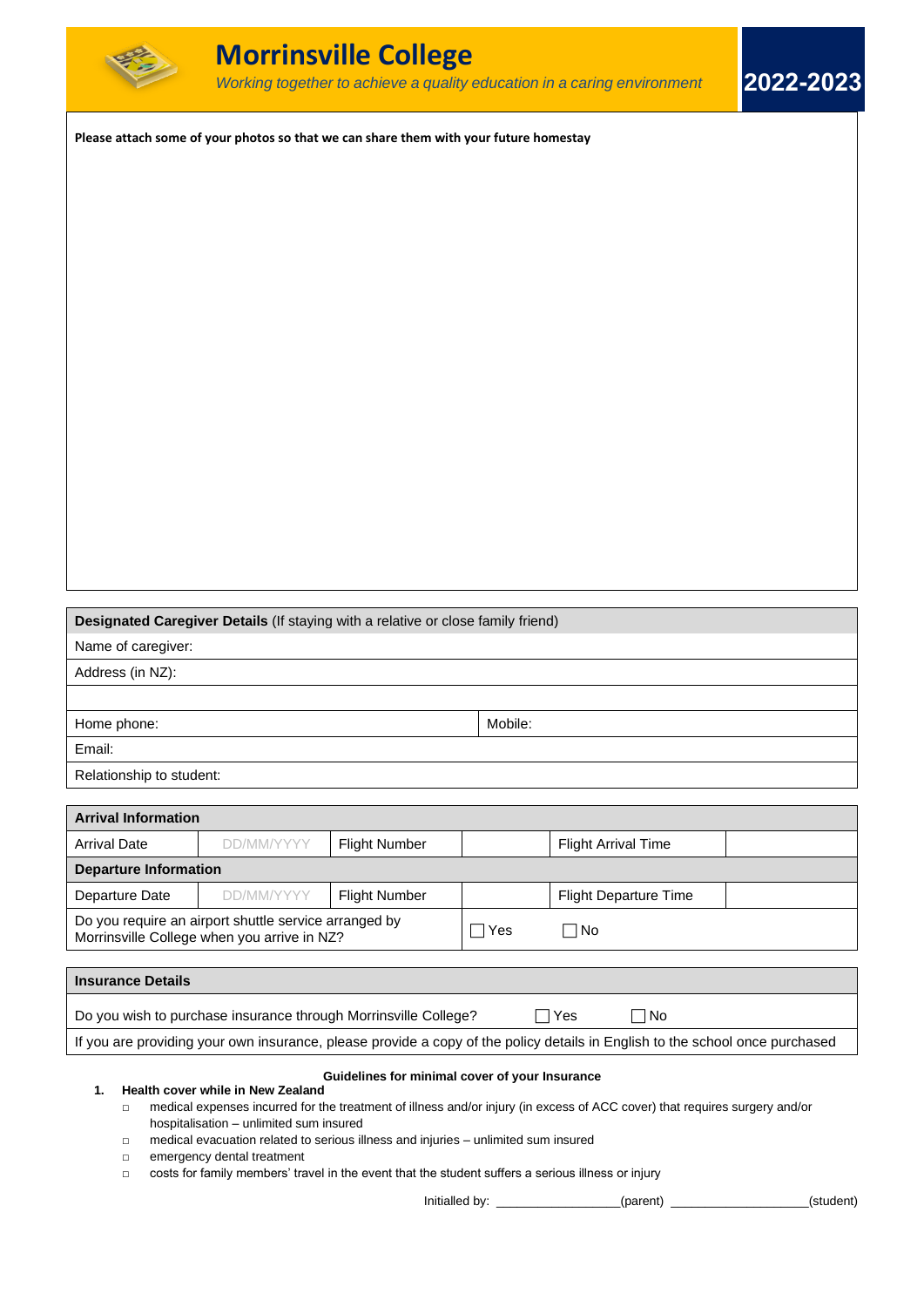

# **Morrinsville College**

*Working together to achieve a quality education in a caring environment*

#### **2. Repatriation, search and rescue**

- $\Box$  repatriation and expatriation in the event a student has to return home following an injury or illness which interrupts their study plans
- □ return of mortal remains/funeral expenses including travel costs for family members, repatriation of remains, and funeral costs
- □ search and rescue operation to locate the insured

#### **3. Travel into and out of New Zealand**

- □ missed flights or delays for travel into and out of New Zealand
- $\Box$  medical expenses incurred for the treatment of an illness and injury incurred during the travel

#### **4. Personal liability**

- □ negligence causing bodily injury (including death) of another person or loss of or damage to property
- □ false arrest and wrongful detention

#### **Please also make sure that:**

- 1) The insurance company that you are about to purchase your insurance policy from is a reputable and established insurer with a credit rating no lower than 'A' from Standard and Poors or B+ from AM Best
- 2) Your insurance company is able to provide services 24 hours a day, 7 days a week
- 3) If your original insurance policies are written in languages other than in English, please arrange a copy of your insurance policies translated into English. Alternatively, please provide written attestation from your insurance company that the insurance policy you purchased meets the minimum standards recommended by the guidelines above.

#### *Subjects 2021*

Please note: Subject preferences in this application are an indication only and actual subjects will depend upon availability and prior learning. *The school reserves the right to determine subject placement and year level throughout enrolment in consultation with students and families.* 

#### **Year 9:**

- ❖ All Year 9 students will study English, Mathematics, Social Studies, Science, Physical Education, Health Education and Digital Technologies.
- ❖ As well, you will have the opportunity to study **SIX** of the options listed (5 if choosing Japanese or Maori). Options will each run for a half-year semester, with 3 options in the first semester and 3 in the second semester.

| <b>Options:</b> Please show 8 choices, by putting 1, 2, 3, 4, 5, 6, 7, 8 in order of your preference in the chosen boxes below: |  |                    |  |                         |  |  |
|---------------------------------------------------------------------------------------------------------------------------------|--|--------------------|--|-------------------------|--|--|
| Agricultural<br>Drama<br>Science                                                                                                |  |                    |  | Design Technology Metal |  |  |
| Electronics                                                                                                                     |  | Economics          |  | Design Technology Wood  |  |  |
| Visual Arts                                                                                                                     |  | Music              |  | Te Reo/Te Ao Maori      |  |  |
| Japanese                                                                                                                        |  | Food and Nutrition |  |                         |  |  |

|        | <b>Year 10:</b>                                                                                                                                                                                                                                                                                      |                         |  |                                     |  |                         |  |  |  |
|--------|------------------------------------------------------------------------------------------------------------------------------------------------------------------------------------------------------------------------------------------------------------------------------------------------------|-------------------------|--|-------------------------------------|--|-------------------------|--|--|--|
| ٠<br>❖ | All Year 10 students will study English, Mathematics, Social Studies, Science, Physical Education and Health Education.<br>As well, you will have the opportunity to study THREE of the options listed (2 if choosing Japanese or Te Reo Maori). All of these<br>options will run for the full year. |                         |  |                                     |  |                         |  |  |  |
|        | <b>Options:</b> Please show 5 choices, by putting 1, 2, 3, 4, 5 in order of your preference in the chosen boxes below:                                                                                                                                                                               |                         |  |                                     |  |                         |  |  |  |
|        |                                                                                                                                                                                                                                                                                                      | Agricultural<br>Science |  | Digital Technology Computer Science |  | Food Technology         |  |  |  |
|        |                                                                                                                                                                                                                                                                                                      | Electronics             |  | <b>Digital Technology Business</b>  |  | Design Technology Metal |  |  |  |
|        |                                                                                                                                                                                                                                                                                                      | Visual Arts             |  | Drama                               |  | Design Technology Wood  |  |  |  |
|        |                                                                                                                                                                                                                                                                                                      | Japanese                |  | Economics                           |  | Te Reo Maori            |  |  |  |
|        |                                                                                                                                                                                                                                                                                                      | Music                   |  | <b>School Services Academy</b>      |  |                         |  |  |  |

**2022-2023**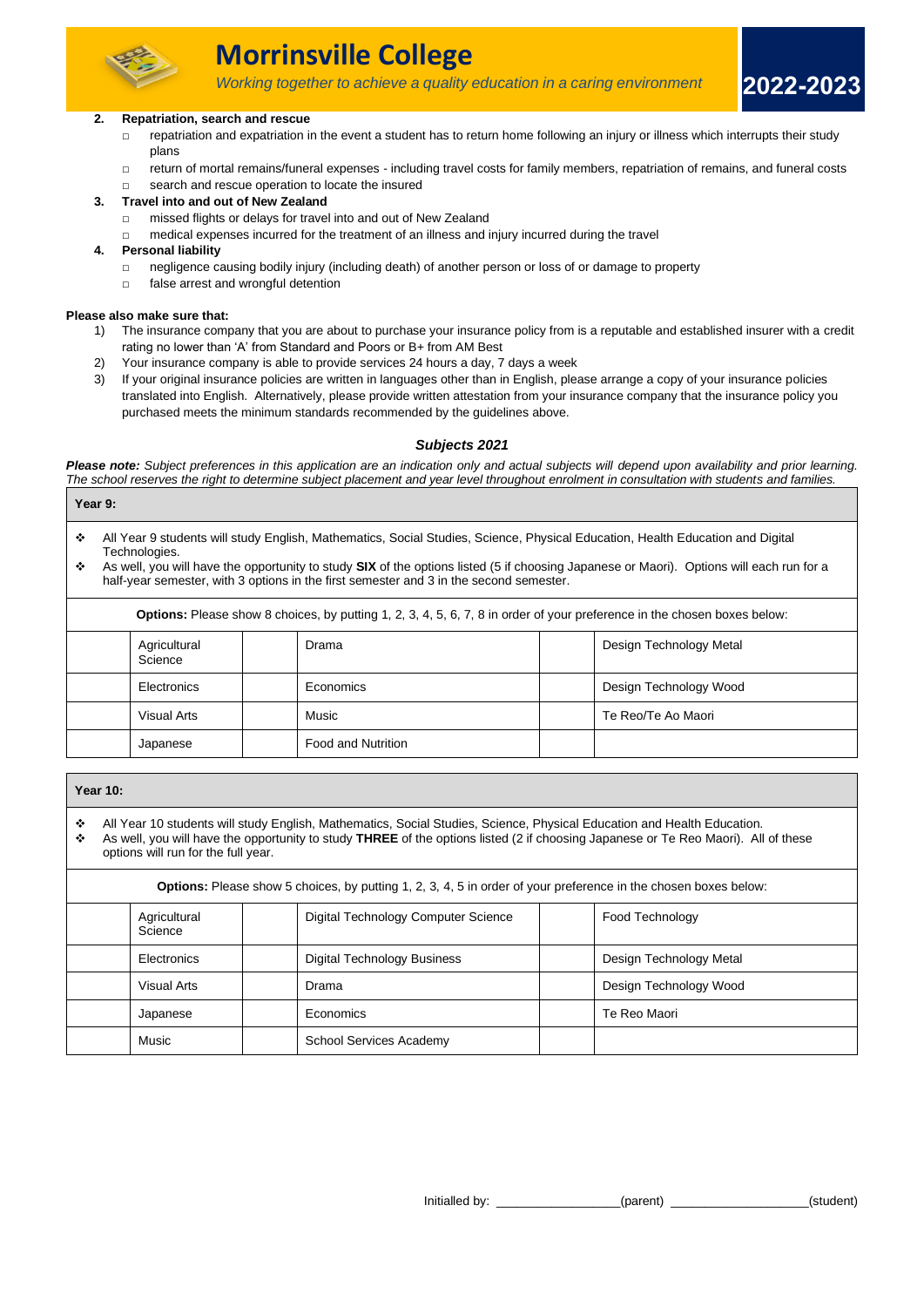

# **Year 11:**

- ❖ All Year 11 students will study English, Mathematics, Science and Physical Education.
- As well, you will have the opportunity to study 3 of the options listed.

| <b>Options:</b> Please show five choices, by putting 1, 2, 3, 4, 5 in order of your preference in the chosen boxes below. |                                     |                         |  |  |  |  |  |
|---------------------------------------------------------------------------------------------------------------------------|-------------------------------------|-------------------------|--|--|--|--|--|
| Agricultural<br>Science                                                                                                   | Digital Technology Computer Science | Home Economics          |  |  |  |  |  |
| Electronics                                                                                                               | <b>Digital Technology Business</b>  | Design Technology Metal |  |  |  |  |  |
| Visual Arts                                                                                                               | Accounting                          | Design Technology Wood  |  |  |  |  |  |
| Japanese                                                                                                                  | Economics                           | Te Reo Maori            |  |  |  |  |  |
| History                                                                                                                   | <b>School Services Academy</b>      | Te Ao Maori             |  |  |  |  |  |
| Drama                                                                                                                     | Sports and Fitness                  | Geography               |  |  |  |  |  |
| Music                                                                                                                     | <b>Sports Studies</b>               |                         |  |  |  |  |  |

| <b>Year 12:</b> |                                                                                                                         |  |                                                                                                                          |  |                                     |  |  |
|-----------------|-------------------------------------------------------------------------------------------------------------------------|--|--------------------------------------------------------------------------------------------------------------------------|--|-------------------------------------|--|--|
| ٠<br>❖          | All Year 12 students will study English.<br>As well, you will have the opportunity to study FIVE of the options listed. |  |                                                                                                                          |  |                                     |  |  |
|                 |                                                                                                                         |  | Options: Please show 8 choices, by putting 1, 2, 3, 4, 5, 6, 7, 8 in order of your preference in the chosen boxes below: |  |                                     |  |  |
|                 | Accounting                                                                                                              |  | Gateway                                                                                                                  |  | Design Technology Metal             |  |  |
|                 | Agri-Business                                                                                                           |  | Geography                                                                                                                |  | Design Technology Wood              |  |  |
|                 | <b>Agricultural Science</b>                                                                                             |  | History                                                                                                                  |  | Drama                               |  |  |
|                 | Biology                                                                                                                 |  | Japanese                                                                                                                 |  | Electronics                         |  |  |
|                 | Chemistry                                                                                                               |  | Home Economics                                                                                                           |  | Digital Technology Computer Science |  |  |
|                 | <b>Mathematics with Statistics</b>                                                                                      |  | Physics                                                                                                                  |  | <b>Physical Education</b>           |  |  |
|                 | Music                                                                                                                   |  | School Service Academy                                                                                                   |  | Tourism                             |  |  |
|                 | <b>Sports Studies</b>                                                                                                   |  | <b>Mathematics with Calculus</b>                                                                                         |  | Economics                           |  |  |
|                 | Te Reo Maori                                                                                                            |  | Digital Technology Business                                                                                              |  |                                     |  |  |
|                 | <b>Visual Arts</b>                                                                                                      |  | Te Ao Maori                                                                                                              |  | <b>Transition Studies</b>           |  |  |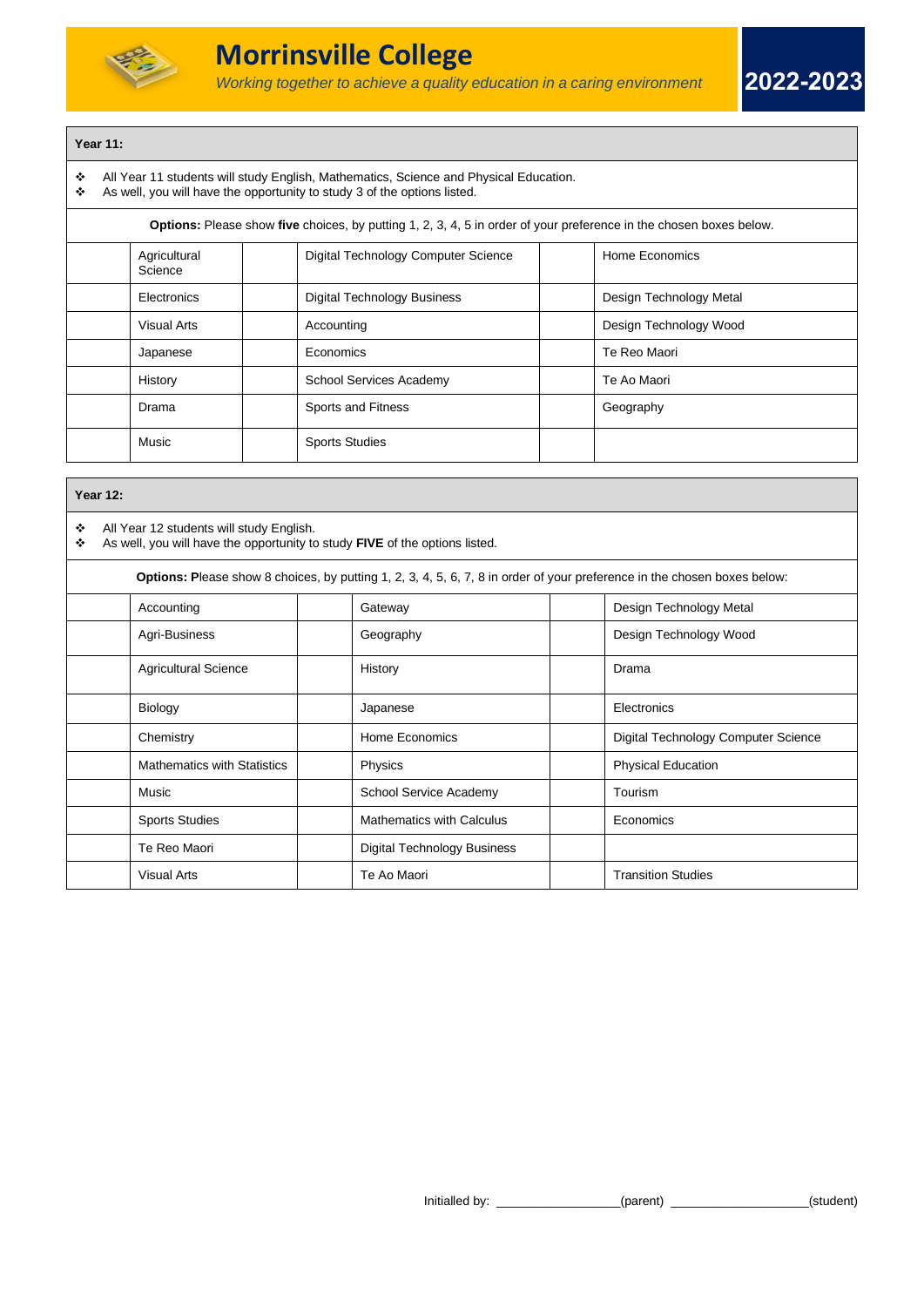

# **Year 13:**

❖ You will have the opportunity to study **FIVE** of the options listed below:

| Options: Please show 8 choices, by putting 1, 2, 3, 4, 5, 6, 7, 8 in order of your preference in the chosen boxes below: |                                                             |  |                                    |  |                                     |  |  |
|--------------------------------------------------------------------------------------------------------------------------|-------------------------------------------------------------|--|------------------------------------|--|-------------------------------------|--|--|
|                                                                                                                          | <b>Digital Technology Business</b><br>Accounting<br>Gateway |  |                                    |  |                                     |  |  |
|                                                                                                                          | Agri-Business                                               |  | Geography                          |  | Design Technology Metal             |  |  |
|                                                                                                                          | Biology                                                     |  | Japanese                           |  | Drama                               |  |  |
|                                                                                                                          | <b>Business Studies</b>                                     |  | <b>Classical Studies</b>           |  | Electronics                         |  |  |
|                                                                                                                          | Chemistry                                                   |  | <b>Mathematics with Statistics</b> |  | <b>Mathematics with Calculus</b>    |  |  |
|                                                                                                                          | Economics                                                   |  | <b>Sports Studies</b>              |  | Te Reo Maori                        |  |  |
|                                                                                                                          | English                                                     |  | History                            |  | Design Technology Wood              |  |  |
|                                                                                                                          | Music                                                       |  | <b>Transition Studies</b>          |  | <b>Physical Education</b>           |  |  |
|                                                                                                                          | Physics                                                     |  | Home Economics                     |  | Digital Technology Computer Science |  |  |
|                                                                                                                          | Te Ao Maori                                                 |  | <b>Agricultural Science</b>        |  | Tourism                             |  |  |
|                                                                                                                          | <b>Visual Arts</b>                                          |  | <b>School Services Academy</b>     |  |                                     |  |  |

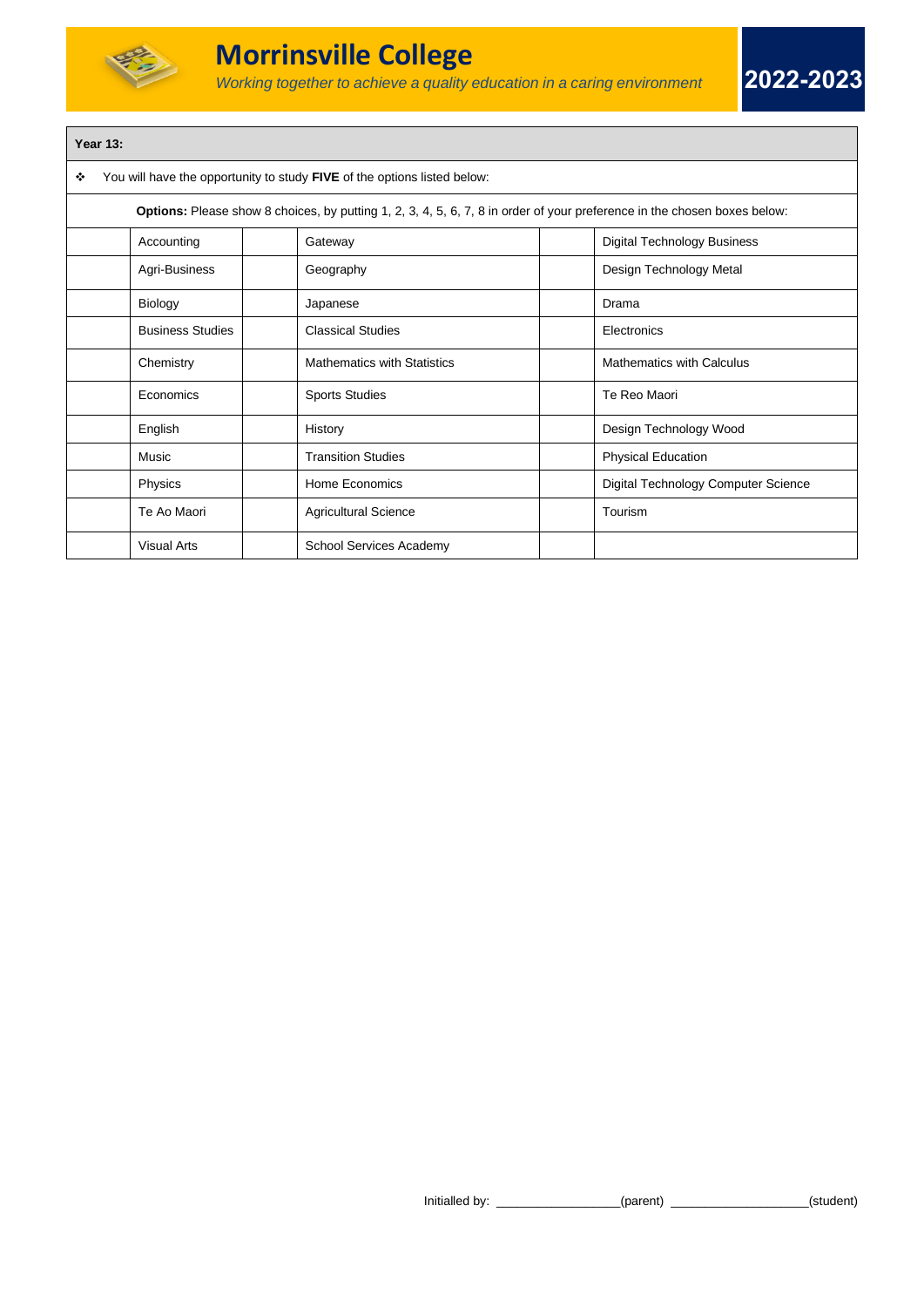

# *Working together to achieve a quality education in a caring environment* **BY SIGNING BELOW, THE STUDENT, THE SCHOOL AND THE PARENTS OR LEGAL GUARDIAN AGREE TO THOSE TERMS AND CONDITIONS. PLEASE ENSURE THE TERMS AND CONDITIONS ARE READ CAREFULLY.**

# **Terms and Conditions:**

**Definitions** 1. For the purposes of this Agreement the following terms shall have the following meanings:

**Accommodation** means the residential accommodation provided to the Student.

**Accommodation Agreement** means the agreement between the Student, the School, the Parents, which governs the Student's accommodation arrangements.

**Act** means the Education Act 1989.

**Agreement** means this Agreement, including any schedules. **Application Form** means the standard enrolment form which forms the cover page of this Agreement.

**Code** means the Education (Pastoral Care of International Students) Code of Practice 2016.

**Designated Caregiver** has the meaning as set out in the Code. **Disciplinary Action** includes termination of this Agreement and suspension, expulsion and exclusion of the Student as those terms are defined in the Act.

**Fee** means fees payable by the Parents to the School as per the Fee Schedule.

**Fee Schedule** means the schedule of fees for Tuition, Accommodation and Miscellaneous Charges, which is available from the School on request and may be updated from time to time.

**Homestay** has the meaning as set out in the Code.

**Legal Guardian** means the person (or persons) who is legally the guardian of the Student in their home country and has the legal right to make decisions about their care, education and well-being. It can include parents, where they have the right to make decisions for the Student.

**Offer of Place** means a Confirmed Offer of Place and does not include any provisional offer.

Parent means the Student's biological or legally adoptive Parent. Except where the context requires otherwise, references to Parents in this Agreement includes Legal Guardians and also includes a single Parent who has the sole right of guardianship in relation to the child.

**Residential Caregiver** has the meaning as set out in the Code. **School** means the school referred to in the annexed Application Form.

**Student** means the Student referred to in the annexed Application Form.

**Termination** means termination of the Agreement and includes termination by the School expelling or excluding the Student. **Tuition** means the education of the Student at the School.

**Period of Enrolment** means any period for which Fees are paid and for the purpose of this Agreement the enrolment of the Student begins on the course start date stated in the Student's Offer of Place and ends on the course end date stated in the Student's Offer of Place, or on such earlier date as the parties agree or the School terminates the Agreement pursuant to clause 24 or 26 of the Agreement.

#### **Preliminary Provisions**

- 2. The Agreement is declared to be an Enrolment Contract in terms of Section 2 of the Act.
- The School shall provide Tuition to the Student in accordance with school policies, the Code, the Act and any other applicable laws, in return for the payment of the Fee.

#### **Terms of Agreement**

4. Unless otherwise agreed in writing between the parties, the School's responsibility for the Student commences on the first day of the Period of Enrolment and ends on the last day of the Period of Enrolment, or in the event that the Student's Tuition is terminated, on the date of termination. The parties agree that any period of time in which the Student is in New Zealand before or after the Period of Enrolment will be at the risk of the Student and Parents/Legal Guardians and that the School will have no

legal or moral responsibility for what occurs during this period unless otherwise agreed in writing.

**2022-2023**

- 5. Except in the circumstances described in clauses 6, 7 and 8, the conditions in this Agreement apply for the whole time that the Student is enrolled at the School during a Period of Enrolment. The Agreement may be renewed on application to the School in writing. Renewal of this Agreement is at the sole and absolute discretion of the School and is subject to satisfactory performance and attendance by the Student, the School making an Offer of Place for a further Period of Enrolment and the payment of Fees. For avoidance of doubt, should this Agreement be renewed the Period of Enrolment for the renewed term shall be that stated in the Offer of Place issued by the School to the Student in respect of the renewed term.
- 6. The School is not responsible for the Student if the Student chooses to leave New Zealand during the Period of Enrolment. Should the Student leave New Zealand during the Period of Enrolment other than as part of a School-organised trip the School's responsibility for the Student shall cease upon the Student's departure and resume upon the Student's returning to New Zealand.
- 7. This Agreement is deemed to be written consent from the Parent or Legal Guardian that the School is not responsible for the Student's day-to-day care where the student is in the custody of a Residential Caregiver who is a supervisor for the Student while the Student is in temporary accommodation and that supervisor is not a resident of New Zealand and is travelling with or accompanying the Student for the purpose of supervising them during the Period of Enrolment.
- The School is not responsible for the Student's day-to-day care where the Student is in the custody of a person approved by the Parent or Legal Guardian as part of a handover of care arrangement during enrolment made in accordance with the Code.
- 9. During the Period of Enrolment the Student must keep the School reasonably informed of his or her whereabouts including without limitation if the Student intends to leave New Zealand during the Period of Enrolment.

# **Accommodation**

- 10. The Parents and Student agree that no changes to accommodation arrangements will be made whatsoever without the prior written agreement of the School.
- 11. The Parents and the Student agree that this Agreement is subject to and conditional on the School being satisfied that the Student has appropriate accommodation arrangements in place and, where applicable, an Accommodation Agreement or Designated Caregiver Agreement being entered into by all relevant parties.
- 12. The Parents irrevocably authorise the principal of the School to advise the Residential Caregiver (whether or not arranged through the school) of all matters and information required to be provided to the Parents and agree to appoint the Residential Caregiver in New Zealand to receive such information in substitution for the Parents.

#### **Immigration and Insurance**

- 13. The Parents and Student agree to comply with the immigration requirements as set out in the Immigration Act 2009, and any immigration conditions applicable to the Student's stay in New Zealand. The Parents and Student understand that the School has an obligation to report any breaches of the immigration requirements to the appropriate immigration authority.
- 14. The Student must maintain an up-to-date visa as stipulated by Immigration New Zealand.
- 15. The Parents agree that it is a condition of enrolment that the Student has current and comprehensive travel and medical insurance. Where insurance is not arranged by the School, the Parents will provide the School with evidence in English of the relevant insurance policy. If appropriate evidence is not provided, the School may organise insurance it considers appropriate and pass on this cost to the Student or Parents.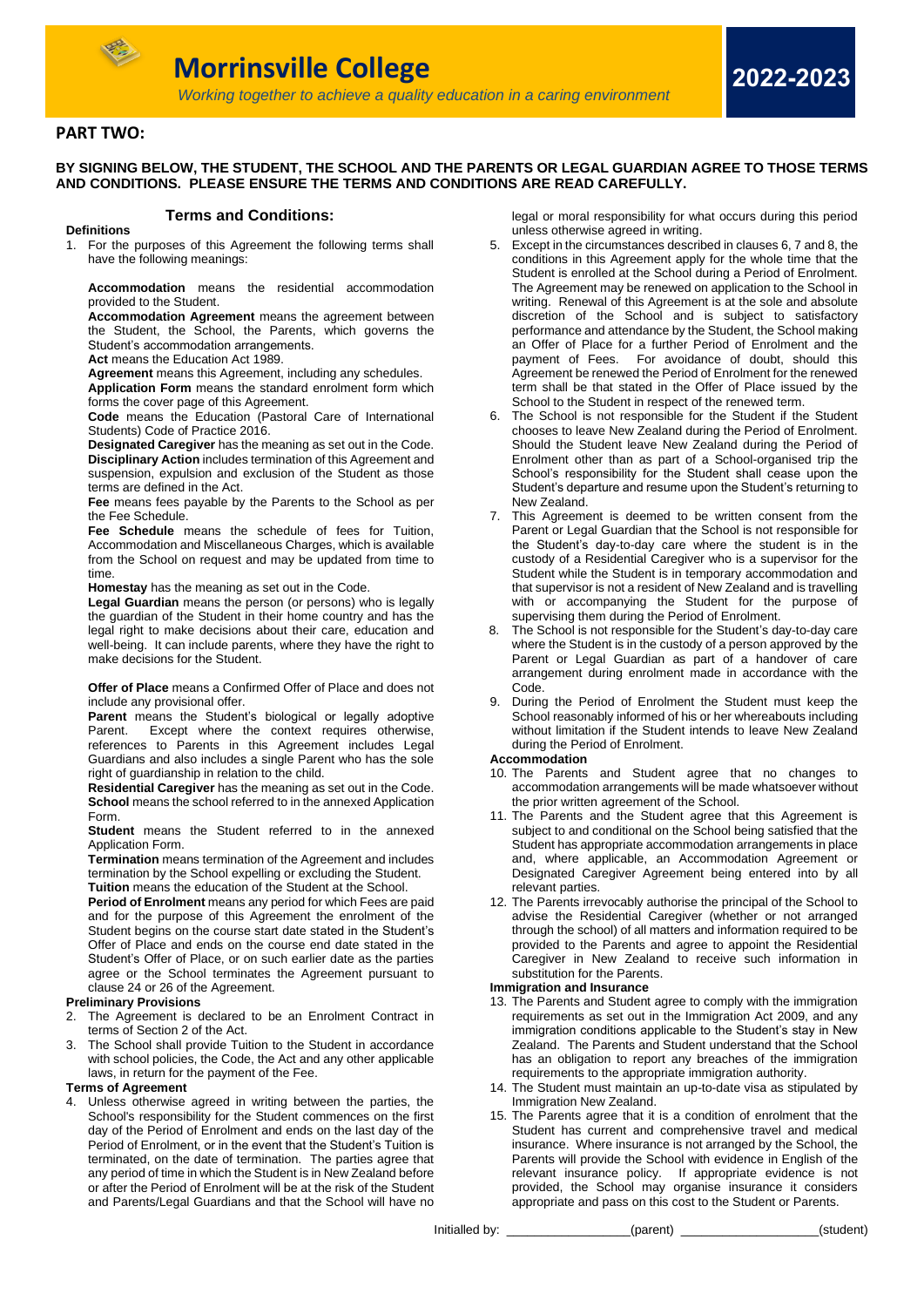

# **Morrinsville College**

*Working together to achieve a quality education in a caring environment*

**2022-2023**

#### **Fees**

- 16. The Fee must be paid to the School in advance of each Period of Enrolment or as otherwise directed by the School. The Parents and the Student agree to comply with school policies regarding the payment of the Fee.
- 17. If Tuition is terminated by the School during a Period of Enrolment, in accordance with the Act and the Code, any refund of the Fee applicable to that Period of Enrolment will be assessed in accordance with the Refund Policy contained in Schedule Three, as updated by the school from time to time.

#### **Information, Warranties and Acknowledgements**

- 18. The Parents agree to provide the School with educational, medical, financial or other information relating to the well-being of the Student as may be requested from time to time by the School. If the Parents provide misleading information or fail to disclose information about the Student to the School, such that the School has to change or modify the level of Tuition or Accommodation required by the Student, the School may charge the Parents such fees as required to adequately compensate for such additional requirements. For avoidance of doubt, the obligation to disclose information continues during the term of this Agreement and the Parents and Legal Guardians are obliged to notify the School in respect of any changing conditions in relation to the Student.
- 19. The Student and the Parents confirm that:
	- (a) The Student does not suffer from any medical condition or behavioural condition (including mental health conditions and allergies) that may negatively impact on the health, safety or education of the Student or any other student at the School, except as disclosed in writing in the Application Form;
	- (b) The Student does not have any medical or other special needs that require additional support, except as disclosed in writing on the Application Form;
	- (c) The Student has never been charged with or convicted of any crime, or the subject of other proceedings before any court, except as disclosed in writing on the Application Form;
	- (d) All information in the Application Form is true and correct to the best of their knowledge and belief.
- 20. The Parents and Student acknowledge that:
	- (a) The School may obtain at any time from any person or entity any information it requires to process and/or accept the Student for admission to the School or to perform or complete any of the other purposes under this Agreement. The Parents and the Student authorise any such person to release to the School any personal information that person holds concerning the Student and/or Parents.
	- (b) If the Student and/or Parents fail to provide any information requested in relation the Student's admission to the School, the School may be unable to process the Student's application.
	- (c) This Agreement is conditional at all times on the Student having accommodation in New Zealand which complies with the Code. If this condition is unable to remain fulfilled, then this Agreement will be at an end.
	- (d) Personal information of the Student and/or Parents collected or held by the School is provided and may be held, used and disclosed to enable the School to process the Student's eligibility to receive Tuition at the School and Accommodation.
	- (e) The Parents agree that where the Student lives in a School approved Homestay, this Agreement is subject to an Accommodation Agreement being entered into by the School and the Parents. Where the Student lives with a Designated Caregiver, this Agreement is subject to a Designated Caregiver Agreement being entered into by the School, the Parents and the Designated Caregiver. In either case, a breach by the Student of the Accommodation Agreement or of the Designated Caregiver Agreement will be deemed to be a breach of this Agreement.
	- (f) All personal information provided to the School is collected and will be held by the School.
	- (g) The Student and Parents have the right under the Privacy Act 1993 to obtain access to and request corrections of

any personal information held by the School concerning them.

- (h) Under the Privacy Act 1993, any information collected may be provided to education authorities.
- (i) Information relating to the education, health, welfare or safety of the Student, may be released to relevant parties outside the School, at the discretion of the School.
- (j) Photographs and videos of the Student may be used for the Student's records and in any publicity material for the School, unless otherwise agreed in writing by the parties.

#### **Consent**

- 21. The Parents and the Student who have signed this Agreement irrevocably appoint and authorise the Principal of the School (or such other person as may be appointed by the School to carry out the Principal's duties) to:
	- (a) Receive information from any person, authority, or corporate body concerning the Student including, but not limited to, medical, financial, educational or welfare information;
	- (b) Provide consents that may be necessary to be given on the Student's behalf in the event of a medical emergency where it is not reasonably practicable to contact the Parents.
- 22. The School shall seek specific written consent of the Parents before the Student, being a student of any age, participates in any activity either organised by the School or by another party which is considered to be adventure activities or extreme sports or are activities that are organised by the School and require the Student to stay away from their regular accommodation overnight.
- 23. Except in the circumstances described in clause 22, this Agreement is deemed to be written consent of the Parents for any activity organised and/or supervised by the School, including trips and physical activities, regardless of whether consent is sought from domestic students in relation to the same activity.
- 24. Unless otherwise agreed in writing by the parties, this Agreement is deemed to be written consent for leisure travel or stays organised and supervised by the Student's Homestay or Residential Caregiver (where applicable), where the travel is within New Zealand for a period of not more than seven days and does not result in the Student missing any scheduled school days.

#### **Conduct, Discipline and Termination**

- 25. The Student will comply at all times with school policies, the Code and the Act, and the Parents shall work with the School to ensure such compliance. This includes, without limitation, compliance with the Code of Student Conduct which is annexed to this Agreement as Schedule One, including any amendments made by the School during the Period of Enrolment.
- 26. In the event of any breach of this Agreement by the Student or the Parents, the School may take any disciplinary step it considers appropriate, including terminating this Agreement, and/or suspending, excluding or expelling the Student and (if applicable) notify Immigration New Zealand of its decision to terminate the Agreement or to exclude or expel the Student.
- 27. Without limitation, the following actions shall be deemed to be breaches of this Agreement which may warrant disciplinary action:
	- (a) Refusal by the Student to obey any reasonable instruction given by any employee or officer of the School during the Period of Enrolment;
	- (b) Any breach of the Code of Student Conduct by the Student;
	- (c) Any breach of the Accommodation Agreement or Designated Caregiver Agreement by the Student or Parent;
	- (d) Any act by the Student during the Period of Enrolment which creates a risk to the safety of any person;
	- (e) Any act by the Student during the Period of Enrolment which jeopardises the education of any other Student;
	- (f) Any breach of clauses 14 or 15 of this Agreement or of the warranties contained in clause 19 of this Agreement;
	- (g) Failure to make payments pursuant to the Fee Schedule; and
	- (h) Any other breach of this Agreement.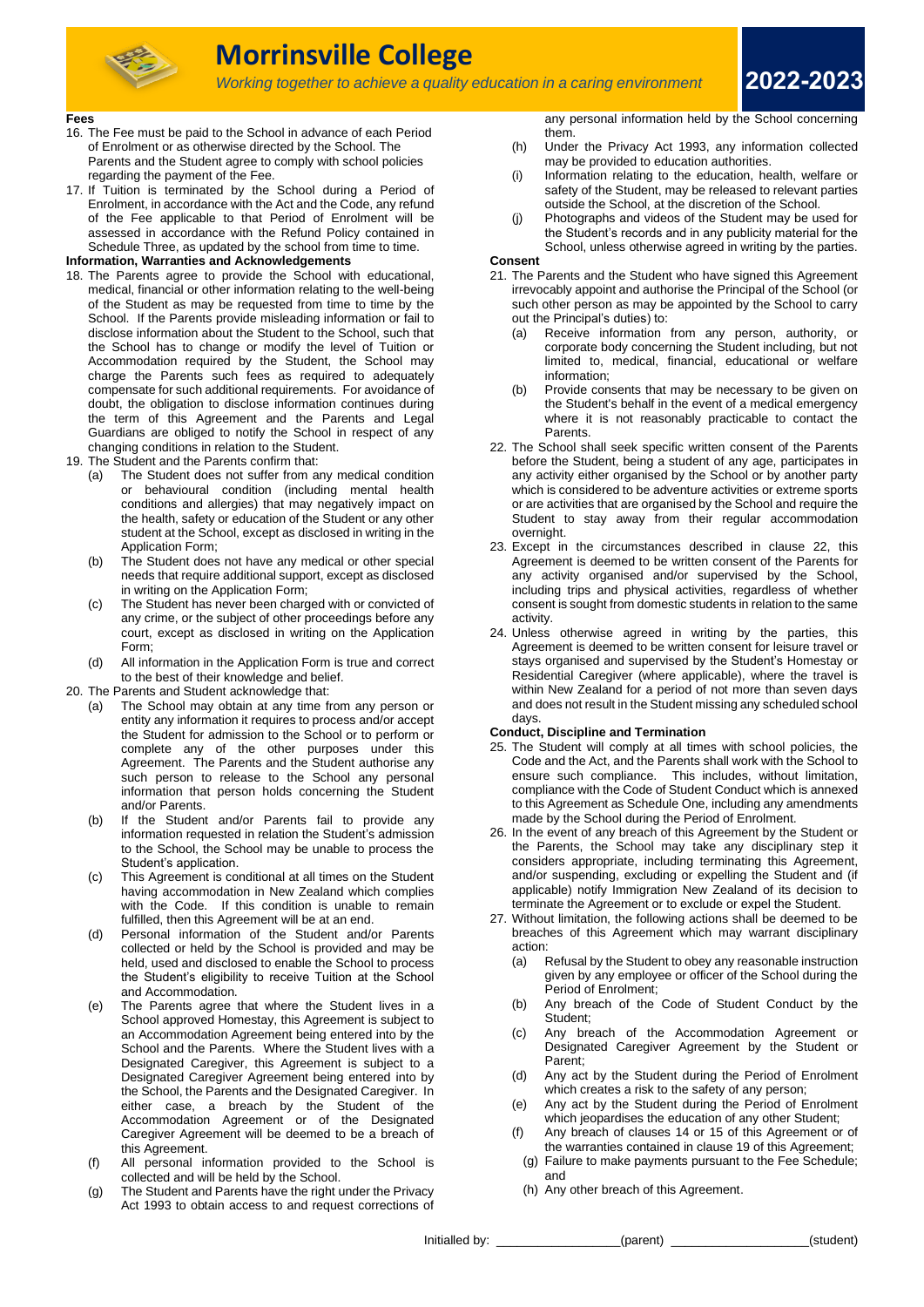

# **Morrinsville College**

*Working together to achieve a quality education in a caring environment*

28. Where appropriate, the School will follow the process set out in the Disciplinary Policy which is annexed to this Agreement as Schedule Two when exercising its disciplinary powers pursuant to clause 26 of this Agreement, but nothing in this Agreement shall limit the power of the School to summarily terminate this Agreement or expel or exclude the Student for serious misconduct or to suspend the Student pending investigation if the School concludes that this step is necessary for the purpose of protecting the safety of any person, including the Student.

#### **General Matters**

- 29. No party to this Agreement is liable to the other for failing to meet its obligations under this Agreement to the extent that the failure was caused by an act of God or other circumstances beyond its reasonable control.
- 30. This Agreement shall be construed and take effect in accordance with the non-exclusive laws of New Zealand. In relation to any legal action or proceedings arising out of or in connection with this Agreement the Parents irrevocably:
	- (a) Submit to the non-exclusive jurisdiction of the Courts of New Zealand; and
	- (b) Agree that proceedings may be brought before any Court including any forum constituted under the Arbitration Act 1908 within New Zealand, and waive any objection to proceedings in any such Court or forum on the grounds of venue or on the grounds that the proceedings have been brought in an inconvenient forum.

31. Notices given under this Agreement must be in writing and given to the addresses set out in the Application Form. Those notices sent by post will be deemed to have been received ten (10) days after posting.

**2021-2023**

- 32. Notices may also be given by sending an email to the email addresses specified on the first page of this Agreement and will be deemed to have been received 12 hours after it has been sent.
- 33. This Agreement contains the entire understanding of the parties and overrides any prior promises, representations, understandings or agreements. The terms of the Agreement may be changed by the School in consultation with the Student, and Parents, except where such change is required by New Zealand legislation or the Code. This Agreement shall continue in force during the Period of Enrolment with the School.
- 34. The School shall at all times comply with the Health and Safety at Work Act 2015.
- 35. Nothing in this Agreement limits any rights that the Parents or Student may have under the Consumer Guarantees Act 1993.
- 36. The parties acknowledge that prior to signing this Agreement, they have had the opportunity to seek independent legal advice in respect of its content and effect.
- 37. This Agreement may be executed in one or more counterparts, each of which when so executed and all of which together shall constitute one and the same Agreement. Delivery of executed counterparts may be delivered by email or through an internet service set up for that purpose.
- 38. The parties agree that any dispute in relation to this Agreement will be resolved in accordance with the Code and the School Policies.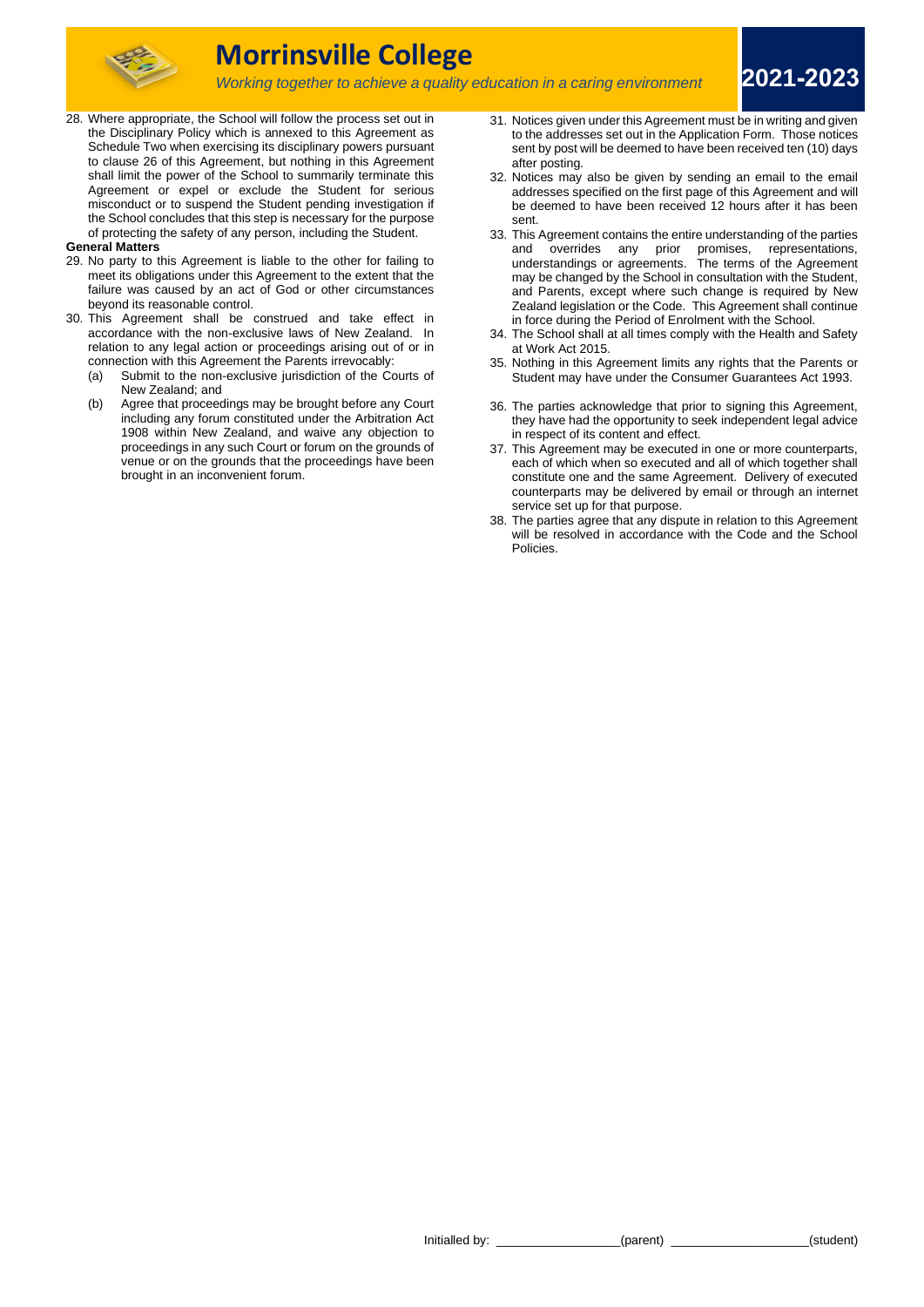

# **PARENT'S/LEGAL GUARDIAN'S AND STUDENT'S DECLARATION AND AUTHORISATION**

We declare that the information contained in this application is true and complete. We understand that any false or incomplete information submitted in support of this application may invalidate this application and may result in the withdrawal of an Offer of Place. We agree that we have received sufficient information to make an informed decision about enrolment at the School.

**Key Terms:** This Contract of Enrolment includes provisions:

- (i) that allow the School to discipline the Student, including by expulsion
- (ii) that control and limit the Student's rights of refund when Enrolment ends early<br>(iii) that require the Parents to make full disclosure of all relevant information and
- $\begin{equation} \widetilde{f}(\widetilde{f}) \text{ } & \text{that require the Parents to make full disclosure of all relevant information and} \\ \text{(iv)} & \text{that provide consent for the School to permit certain activities without further conditions.} \end{equation}$
- that provide consent for the School to permit certain activities without further consent from the Parents.

*This is an important legal document. Please read all clauses carefully.*

**By signing this agreement you confirm that all of the information in the application form is true and complete.**

# **SIGNING**

# **Parents/Legal Guardians**

By signing below, the Parent(s) (as applicable) confirm that they have read the Agreement and agree to be bound by it in all respects: (please also initial each page of the Agreement, including the schedules)

| Name: |        | Date: |
|-------|--------|-------|
| Name. | auult. | Date: |

# **School**

By signing below, the authorised signatory of the School confirms that they are authorised to sign on behalf of the School, and confirms that the School will be bound by the Agreement in all respects:

| Nа | -<br>__ |
|----|---------|
|    |         |

# **Student**

By signing below, the Student confirms he/she has read and understood the Agreement and agrees to abide by the Code, School Policies and (to the extent applicable) the Agreement: (please also initial each page of the Agreement, including the schedules)

| Name: |  |
|-------|--|
|       |  |

| Name: | nature | Date.<br>--<br>___ |
|-------|--------|--------------------|
|       |        |                    |

**Code of Conduct** (Schedule One)



Our school holds dearly to our CLEAR (Contribute, Listen, Engage, Achieve, Respect) principles and we expect our students to behave in keeping with these.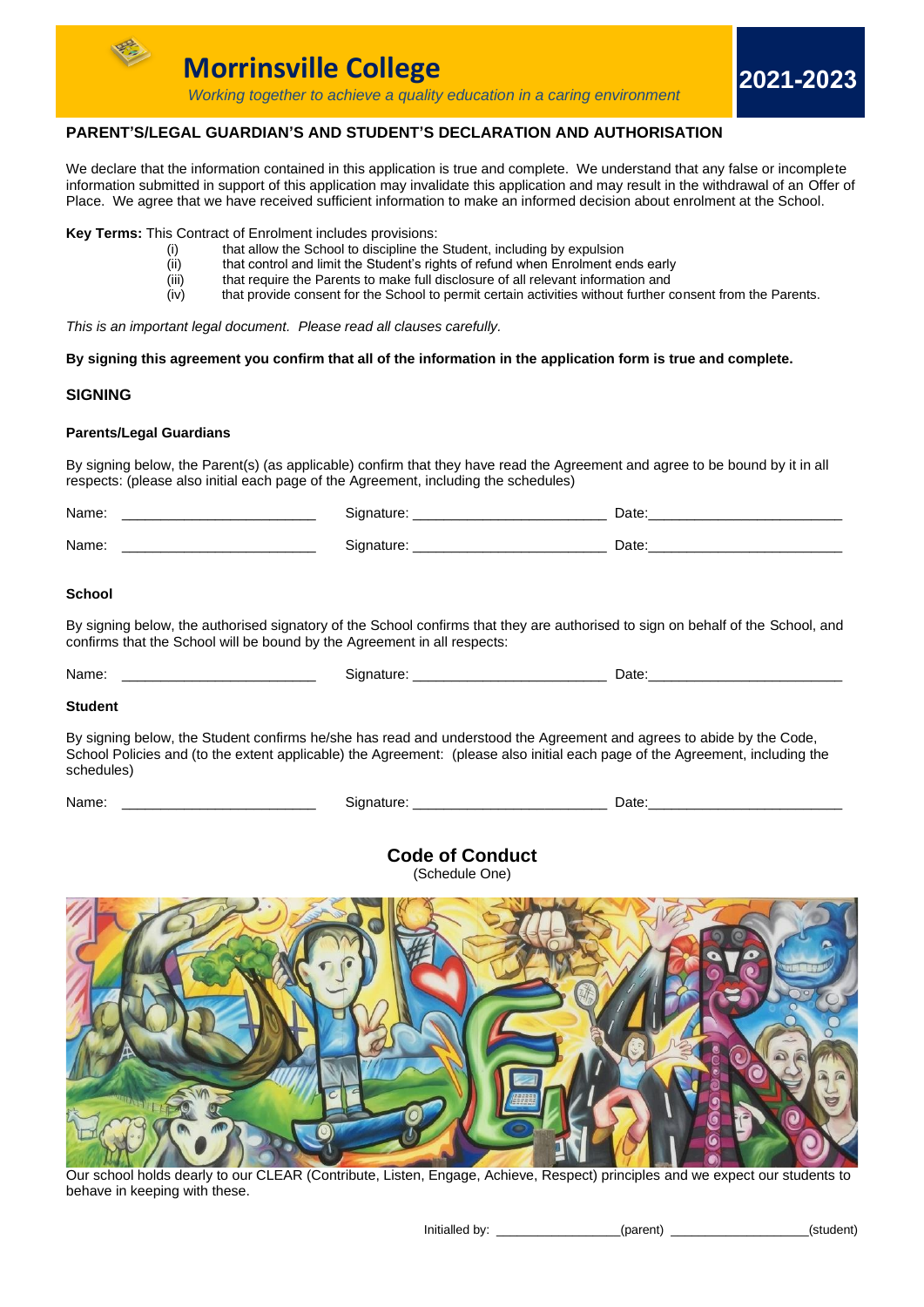

Morrinsville College is proud of the pastoral support systems we have in place to assist students with problems that arise at school or in the home environment. If a student misbehaves and does not keep to the school rules then each case will be considered on an individual basis and different strategies will be put in place according to the severity of the case.

By signing below you accept the responsibilities when enrolling as a student at Morrinsville College.

- All International Students will:<br>1. Comply with all the lay 1. Comply with all the laws of New Zealand, including those relating to the consumption of alcohol, cigarettes and illegal substances
- 2. Abide by the school rules and those of the Homestay Programme
- 3. Be able to travel outside of Morrinsville if they fill out an 'away' form and special conditions are met, and only with the approval the International Director
- 4. Inform the International Director if wanting to drive a car or learn to drive while in New Zealand. The Director will check with parents, guardians, agents and homestays that permission is granted and suitable insurance is in place
- 5. Not be allowed to go flatting
- 6. Not be allowed to marry while in New Zealand
- 7. Not engage in any social or leisure activity that may place them in undue danger or risk of harm
- 8. Study to the best of their ability and respect the learning of others, their opinions and their property.

# **Disciplinary Policy**

(Schedule Two)

The following is the School's current disciplinary policy for dealing with breaches of the Agreement. This is not intended to restrict the School's general power of discipline and this policy may be changed from time to time at the discretion of the School.

# **Overview**

- 1. Except in serious situations where immediate termination of the Agreement is necessary, or where the breach does not warrant any formal response other than a warning, the School will endeavour, where appropriate, to follow a two-stage disciplinary process.
- 2. In Stage One, the School will investigate and determine the facts, and will reach a conclusion on what happened and whether it amounts to a breach of the Agreement.
- 3. In Stage Two, if the School has determined that a breach has occurred, the School will consider the appropriate response to that breach, up to and including termination of the Agreement.
- 4. The Student will have an opportunity to provide a response to the alleged breach that the School is investigating (**the Allegation**) and any proposed disciplinary action that the School is considering taking (**the Proposed Action**).
- 5. This policy does not limit the School's power to take appropriate disciplinary action urgently and without following this process if this is necessary having regard to the seriousness of the breach.
- 6. This policy also does not limit the School's power to stand-down or suspend the student for the duration of the disciplinary process where stand-down or suspension is considered necessary for the safety or education of any person.

# **General Policy**

When the School is conducting a disciplinary process involving the Student it will endeavour to provide the Student with the following:

- (a) a written summary of the Allegation and/or the Proposed Action;
- (b) an opportunity to respond to the Allegation or the Proposed Action, either in person or in writing or both, at the choice of the Student;
- (c) an opportunity to consider the Allegation or the Proposed Action for a reasonable period of time (having regard to the seriousness of the Allegation or the Proposed Action) before giving a response;
- (d) an opportunity to contact his or her Parent before giving a response, unless the delay caused by contacting that person is unreasonable having regard to the seriousness of the Allegation or Proposed Action;
- (d) an opportunity to have an independent support person of his or her choice present at any meeting relating to the disciplinary process;
- (e) an opportunity to meet with that support person in private at any stage during the disciplinary process;
- an opportunity to have a translator present (or otherwise facilitate the Student participating in the process in his or her own language) during any meeting or process if the School or the Student considers that a language barrier means that a translator is required; and
- (g) a copy of this policy setting out the rights which the Student has when engaging in the disciplinary process.

# **Disciplinary Procedure**

# **Stage One: Incident Investigation**

- 1. When the School learns of any incident or any other thing that may be a breach of the Agreement or might otherwise warrant a disciplinary response, the School will notify the Student of the Allegation and will provide the Student with an opportunity to give a response.
- 2. Where appropriate, having regard to the seriousness of the Allegation, the Student will have the opportunity to respond either in person or in writing or both, at the choice of the Student. The School will receive this response and give it genuine consideration before making a decision about the Allegation.
- 3. When the School makes a decision about the Allegation it will advise the Student and Parent, in writing if possible, about its conclusion as to what happened and whether it amounts to a breach of the Agreement.

Initialled by: \_\_\_\_\_\_\_\_\_\_\_\_\_\_\_\_\_\_(parent) \_\_\_\_\_\_\_\_\_\_\_\_\_\_\_\_\_\_\_\_(student)

**2022-2023**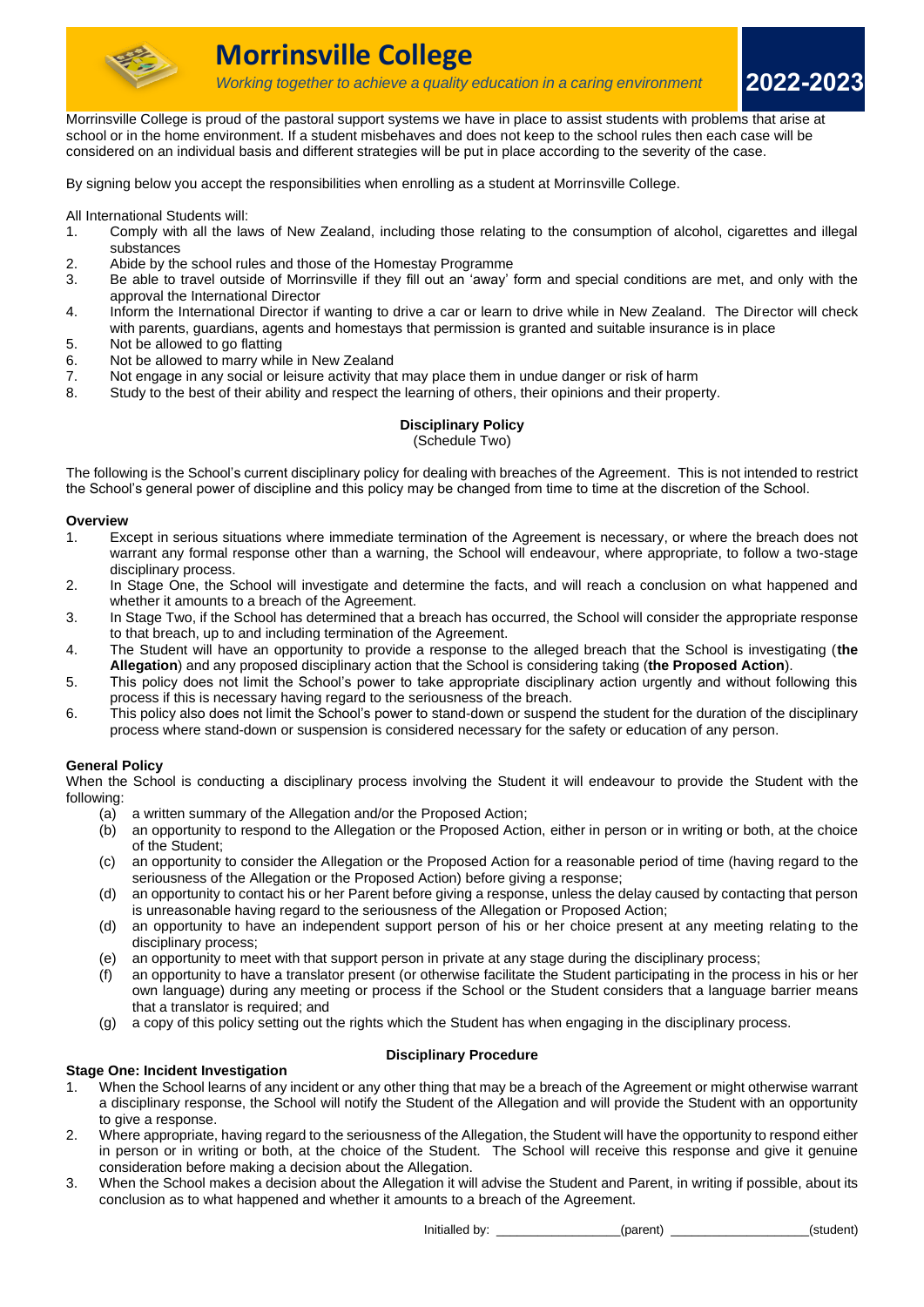

# **Stage Two: Outcome Discussion**

1. If the School determines that a breach of the Agreement has occurred, it will advise the Student and Parent of the possible disciplinary actions that it will consider taking in response to the breach and will provide the Student and Parents with an opportunity to give a response.

*Working together to achieve a quality education in a caring environment*

- 2. Where appropriate, having regard to the seriousness of the breach, the Student and Parent will have the opportunity to respond either in person or in writing or both, at the choice of the Student. The School will receive this response and give it genuine consideration before making a decision about the disciplinary action to be taken.
- 3. When the School makes a decision about the disciplinary action that it will take in response to the breach it will advise the Student and Parents of its decision, in writing if possible. The disciplinary action will not take effect, and no actions will be taken to put it into place, until the Student and Parents have been advised of the decision.

# **Refund Policy**

# (Schedule Three)

# **Request for a refund of international student fees**

- 1. The School will consider all requests for a refund of international student fees. Requests should be made in writing to the School as soon as possible after the circumstances leading to a request.
- 2. A request for a refund should provide the following information to the School:
	- a) The name of the student
		- b) The circumstances of the request
		- c) The amount of refund requested
		- d) The name of the person requesting the refund
		- e) The name of the person who paid the fees
		- f) The bank account details to receive any eligible refund
		- g) Any relevant supporting documentation such as receipts or invoice.

# **Non-refundable fees**

- 3. The School is unable to refund some fees. The following fees relate to expenses that the School may have paid or will incur as a result of receiving an application for enrolment and cannot be refunded:
	- a) **Administration Fee:** Administration fees meet the cost of processing an international student's application. Administration fees exist whether an application is accepted or not, or whether a student remains enrolled after an application is accepted.
	- b) **Insurance:** Once insurance is purchased, the school is unable to refund insurance premiums paid on behalf of the Student. Students and families may apply directly to an insurance company for a refund of premiums paid.
	- c) **Homestay Placement Fee:** Homestay placement fees meet the cost of processing a request for homestay accommodation by the Student. Costs incurred for arranging homestay accommodation for the Student prior to the refund request cannot be refunded.
	- d) **Used Homestay Fees:** Homestay fees paid for time the Student has already spent in a homestay cannot be refunded. Used homestay fees may also include a notice period of two weeks.
	- e) **Portion of Unused Tuition Fees:** The School may retain a portion of unused tuition fees. Amounts retained will relate to costs that have been incurred or committed by the School and may vary.

# **Request for a refund for failure to obtain a study visa**

4. If the Student fails to obtain an appropriate study visa, a refund of international student tuition fees will be provided less any Administration Fee that has been paid.

# **Requests for a refund for voluntary withdrawal from enrolment - Withdrawal prior to enrolment**

If the Student voluntarily withdraws prior to the start date of their enrolment, a refund of international student fees will be provided, less any relevant non-refundable fees set out in this policy.

# **Requests for a refund for voluntary withdrawal from enrolment - Withdrawal after enrolment**

6. If the Student withdraws on or after the start date of their enrolment, reasonable written notice of withdrawal is required by the school. Unless otherwise agreed by the School, a refund will be provided, less a minimum of ten weeks' tuition fee and any other relevant non-refundable fees as outlined in this policy.

**Requests for a refund where the School fails to provide a course, ceases as a signatory or ceases to be a provider**

- 7. If the School fails to provide the agreed course of education, or is no longer a signatory to the Code, or no longer operates as an international education provider, the School will negotiate with the Student or their family to either:
	- a) Refund the unused portion of international student tuition fees or other fees paid for services not delivered, or
	- b) Transfer the amount of any eligible refund to another provider, or
	- c) Make other arrangements agreed to by the student or their family and the school.

# **Where the Student's enrolment is ended by the School**

8. In the event the Student's enrolment is ended by the School for a breach of the Contract of Enrolment, the School will consider a request for a refund less:

- a) Any non-refundable fees set out in this policy
- b) Ten weeks' tuition fee
- c) Any other reasonable costs that the school has incurred in ending the Student's enrolment

# **Where the Student changes to a domestic student during the period of enrolment**

9. If the Student changes to a domestic Student after the start date of their enrolment, reasonable written notice of the change is required by the School. Unless otherwise agreed by the School, a refund will be provided less a minimum of ten weeks' tuition fee and any other relevant non-refundable fees as outlined in this policy.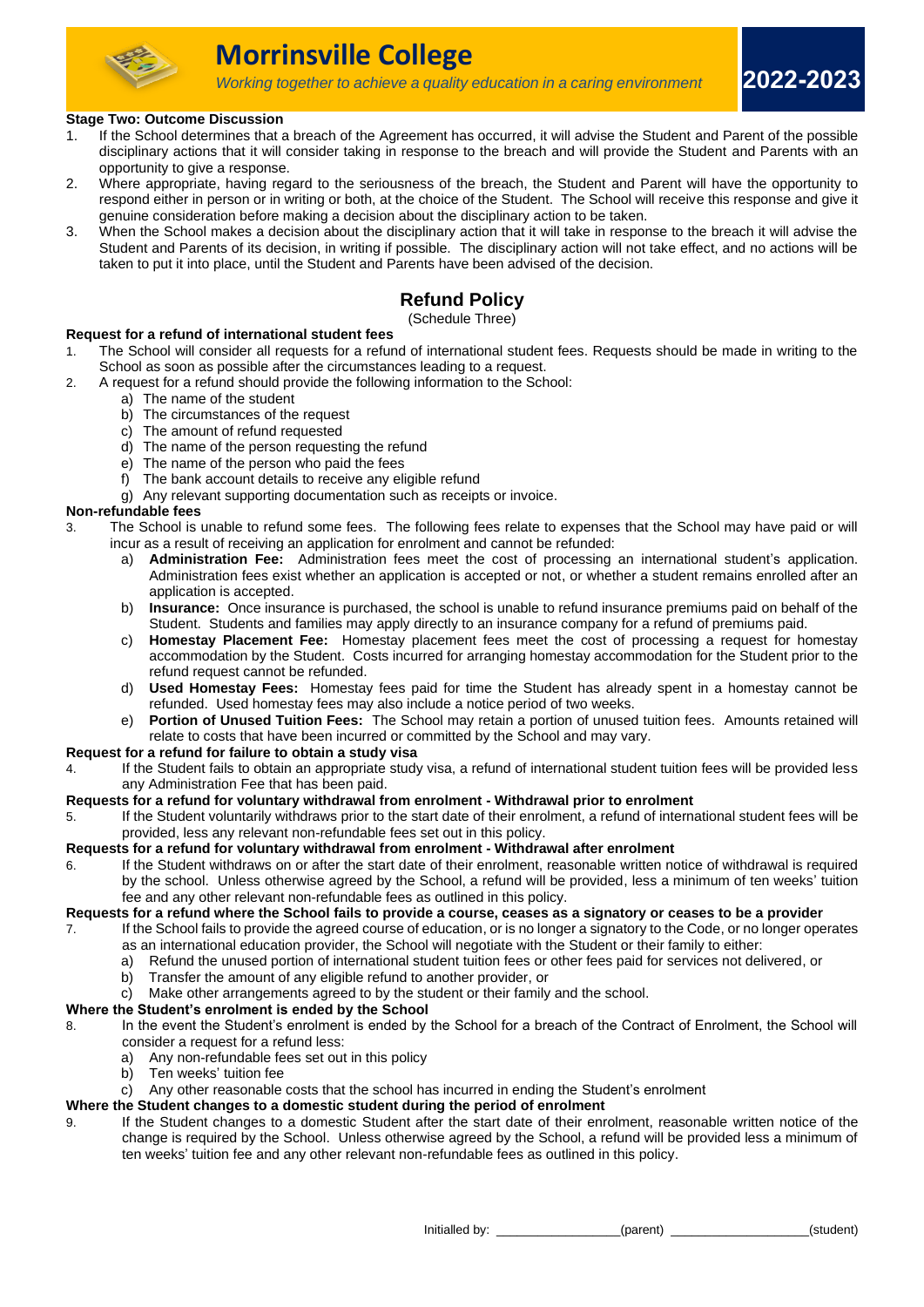

**2022-2023**

# **Where a student voluntarily requests to transfer to another signatory**

10. If the Student requests to transfer to another signatory after the start date of their enrolment, reasonable written notice of the transfer is required by the School. Unless otherwise agreed by the School, a refund will be provided less a minimum of ten weeks' tuition fee and any other relevant non-refundable fees as outlined in this policy.

# **Request for a refund of homestay fees**

- 11. If for any reason, the Student withdraws after the start date of their enrolment, any unused homestay fees will be refunded, less any relevant non-refundable fees set out in this policy.
- 12. Where a Student moves from a school homestay and requests a refund of any unused homestay fees, these will be refunded less any non-refundable fees set out in this policy.

#### **Requests for a refund of fees unused at the end of enrolment**

13. Except by written request from parents, prepaid fees unused at the end of enrolment amounting to less than NZD\$50 will be refunded to the Student in cash. Sums of NZD\$50 or greater will be refunded into a nominated bank account.

#### **Outstanding activity fees or other fees**

14. Any activity or other fees incurred by the Student during enrolment and owed to the School at the time of withdrawal, will be deducted from any eligible refund.

#### **Refunds to be made to the country of receipt**

15. Unless otherwise agreed in writing, all eligible refunds of fees of NZD\$1,000 or more received from outside of New Zealand will be refunded to a nominated bank account in the source country.

#### **Rights of families after a decision regarding a refund has been made by the School**

- 16. A decision by the School relating to a request for a refund of international student fees will be provided to the Student or family in writing and will set out the following information:
	- a) Factors considered when making the refund decision
	- b) The total amount to be refunded
	- c) Details of non-refundable fees.
- 17. The Student and their family has the right to take a grievance to the Code Administrator or Disputes Resolution Scheme in the event that they are dissatisfied with a refund decision made by the School.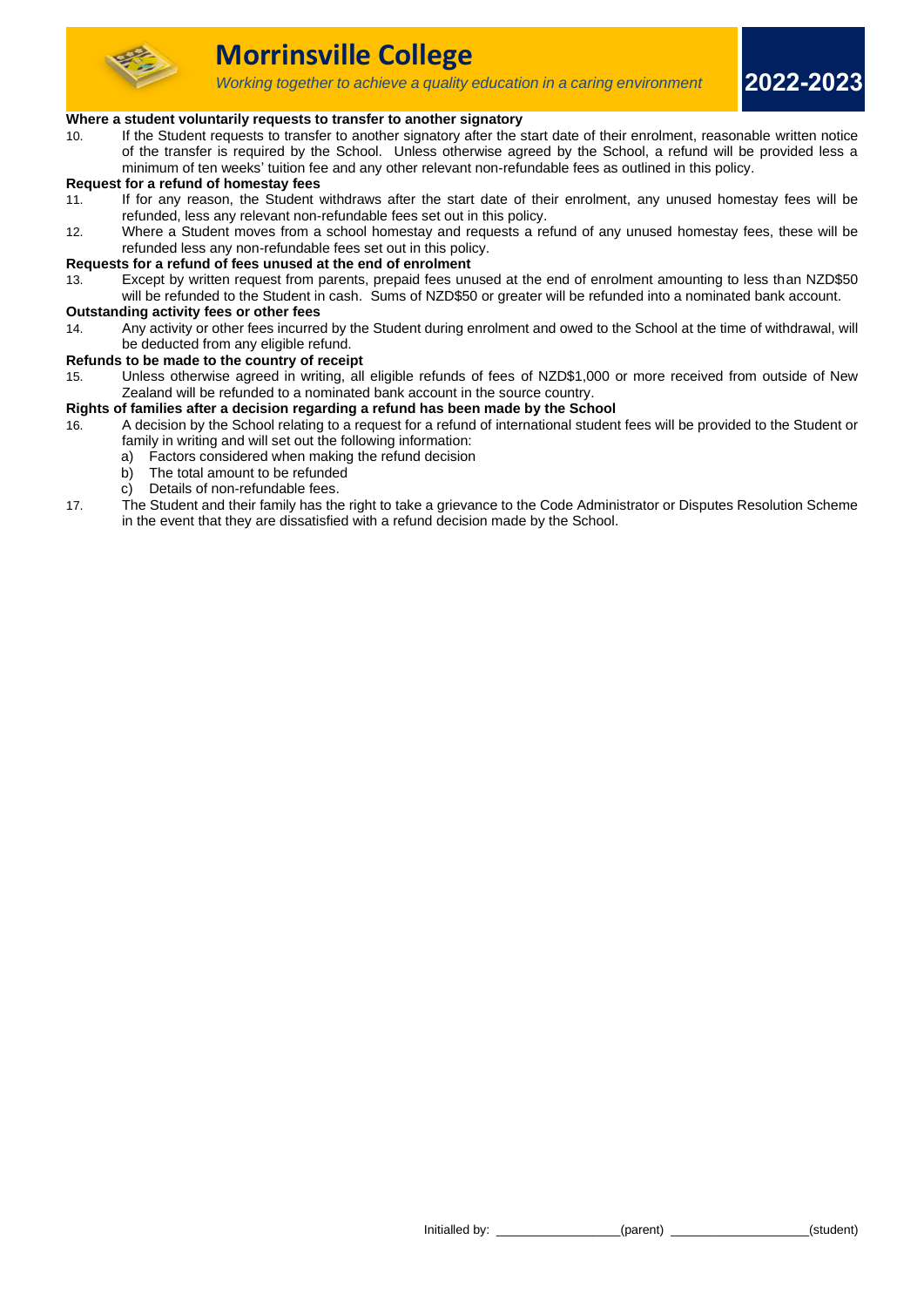

# **PART THREE:**

# **PLEASE COMPLETE THE INTERNATIONAL STUDENT ACCOMMODATION AGREEMENT ONLY IF THE STUDENT WILL BE LIVING IN A HOMESTAY WHILE ENROLLED AT THE SCHOOL.**

# **INTERNATIONAL STUDENT ACCOMMODATION AGREEMENT**

**(When placing a student in a School-Approved Homestay)**

**Terms and Conditions:**

1. For the purposes of this Agreement the following terms shall have the following meanings:

**Accommodation** means the residential accommodation provided to the Student pursuant to this Agreement. **Accommodation Requirements** means the rules and requirements of the Accommodation as set out in Schedule One of Part Three. **Agreement** means this Accommodation Agreement between the Student, School, and Parents which governs the Student's Accommodation arrangements.

**Application Form** means the standard enrolment application form.

**Code** means the Education (Pastoral Care of International Students) Code of Practice 2016 as updated from time to time and available online at www.legislation.govt.nz under Education (Pastoral Care of International Students) Code of Practice 2016.

**Contract of Enrolment** means the Agreement between the Student, the School and the Parents which governs the Student's Tuition. **Homestay** has the meaning as set out in the Code.

**Parents** means the Parents referred to in the Application Form.

**Residential Caregiver** means the person responsible for the Student at the Accommodation.

**Residential Caregiver Agreement** means an agreement between the School and the Residential Caregiver.

**School means the school referred to in the Contract of Enrolment.** 

**Student** means the International Student residing at the Accommodation as referred to in the Application Form.

**Tuition** means the education of the Student at the School.

All other terms have the same meaning as in the Contract of Enrolment.

- 2. The School is a signatory to and complies with the Code. Unless living with a Parent, every International Student is required to reside at an Accommodation approved by the School using the process set out in the Code.
- 3. The Parents and Student agree to adhere to the following terms and conditions of the Accommodation:
	- (a) The School agrees that all information regarding the Residential Caregiver, the Parents and the Student relating to the Accommodation will be kept confidential, except disclosure:
		- (i) To the Student, the Parents or Residential Caregiver (as the case may be);
		- (ii) To any professional consultant or such person where it is in the interests of the Student to provide the information;
		- (iii) Pursuant to any statutory or other legal duty.
	- (b) The Parents agree that if behaviours or conditions of the Student emerge after placement with a Residential Caregiver such that the Residential Caregiver is unable to provide the level of accommodation or care required for the safety and well-being of the Student. the School may terminate this Agreement.
	- (c) The Parents or the Student have the right under the Privacy Act 1993 to obtain access to and request corrections of any personal information held by the School concerning them in relation to the Student's placement with a Residential Caregiver.
	- (d) Under the Privacy Act 1993, any information collected may be provided to education authorities.
	- (e) These terms and conditions may be varied by the School (acting reasonably) upon reasonable notification from time to time and will continue to apply until notified otherwise.
- 4. If the Parents provide misleading information or fail to disclose information about the Student prior to placement with the Residential Caregiver and during the term of the Homestay the School may (in its sole discretion):
	- (a) Charge the Parent such fees as required to adequately compensate for additional requirements due to providing misleading information or the lack of disclosure; or
	- (b) Terminate this Agreement.
- 5. The initial appointment and ongoing engagement of the Residential Caregiver is subject at all times to:
	- (a) the Residential Caregiver and the School entering into a Residential Caregiver Agreement; and
	- (b) the School's usual requirements and policies in relation to the Accommodation.
- 6. The School will ensure that to the best of its ability:
	- (a) The Accommodation provides a safe, positive and healthy environment for the Student and complies with the Code;
	- (b) The Residential Caregiver's appointment has not involved any form of gift (financial or otherwise) to or from a third party;
	- (c) The appointment of the Residential Caregiver does not represent any actual or perceived conflict of interest, and that any possible conflict of interest has been notified to the School;
	- (d) The Residential Caregiver will take all reasonable steps to ensure the Student's compliance with New Zealand laws (including, where appropriate, informing the Student of such laws), and will immediately report any possible legal breach to the School; and
	- (e) The Student only engages in lawful, responsible and positive recreational activities outside of School.
- 7. Unless otherwise agreed in writing by the parties, the Parents provide consent to the Student's Homestay or Residential Caregiver (where applicable) for the Student to undertake supervised leisure travel and overnight stays within New Zealand for a period of not more than seven days where the leisure travel or stay does not involve the Student participating in any adventure activities or extreme sports or result in the Student missing any scheduled school days.
- 8. The School will seek specific written consent from the Parents for leisure travel or overnight stays of more than seven days or which results in the Student missing any scheduled school days.
- 9. The Student shall seek specific written consent from the School before the Student, being a Student of any age, participates in any activities while in the care of the Student's Homestay or Residential Caregiver (where applicable) which are considered to be adventure activities or extreme sports. The School shall only give such Consent where approved by the Parents in terms of the Contract of Enrolment.
- 10. The School may take such measures as it considers appropriate (acting reasonably) to monitor compliance with the Code. This may include, without limitation, regular check-ins with both the Student and the Residential Caregiver.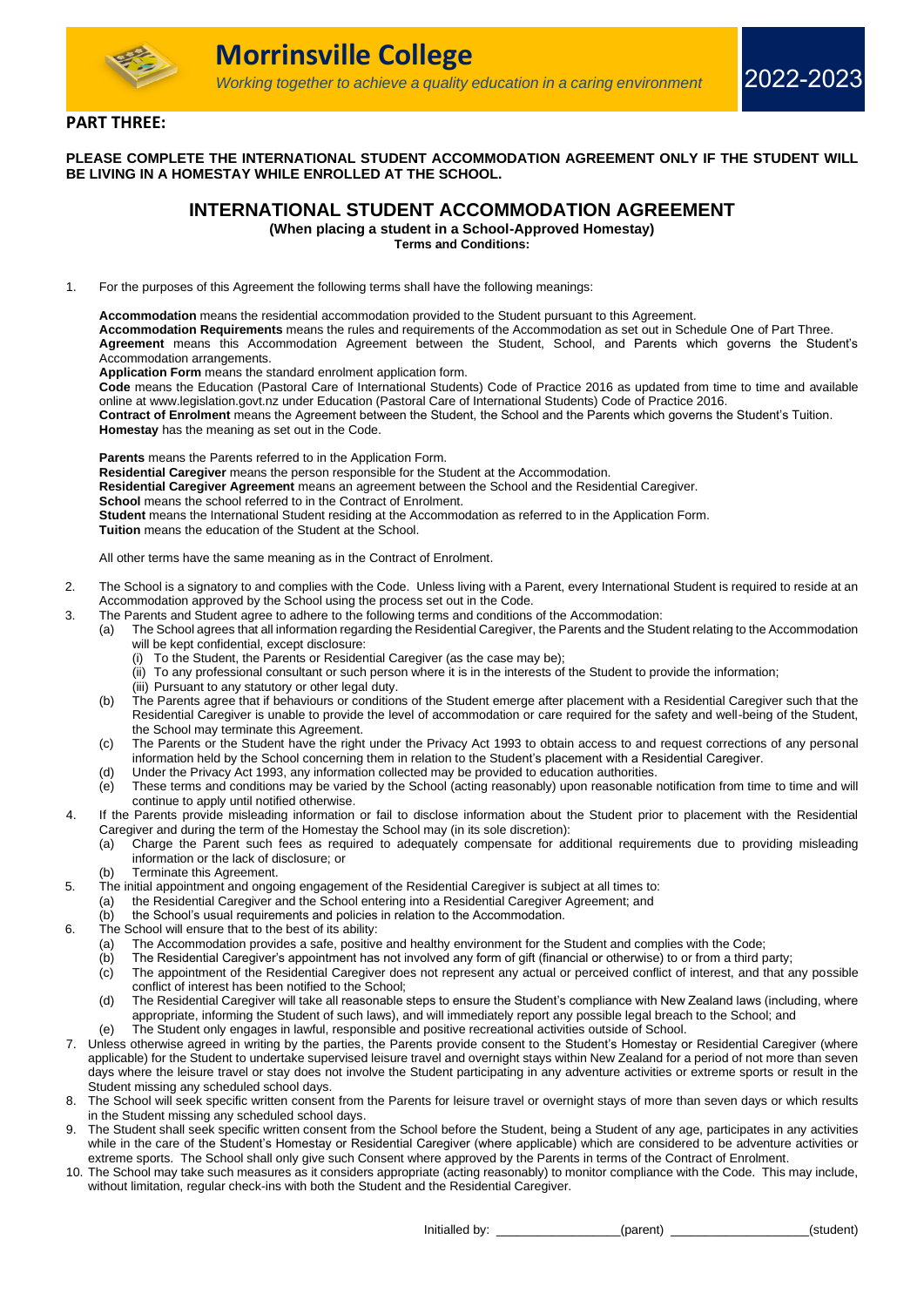

**2022-2023**

11. Unless otherwise agreed in writing, the Student will be entitled to commence their Homestay at the Accommodation 5 days prior to the Period of Enrolment (as that term is defined in the Contract of Enrolment) commencing, and 5 days following the end date of the Period of Enrolment (as that term is defined in the Contract of Enrolment). Should this Agreement be terminated prior to the expiry of the Period of Enrolment the Student will be required to vacate the Accommodation immediately. The School may, at its sole discretion, and without any obligation on it to do so, extend the time for the Student to vacate the Accommodation. Any such extension shall be given in writing and shall be without prejudice to the School's right to later insist that the Student immediately vacate the Accommodation.

#### **Expectations**

- 12. The Student will comply at all times with the Accommodation Requirements and the Parents shall work with the School to ensure such compliance.
- 13. In the event that the Student is removed from a Residential Caregiver for any reason, the School will take all reasonable steps to source, over a reasonable period of time (as determined by the School in its absolute discretion), appropriate alternative approved Accommodation for the Student.
- 14. The Student will treat the Accommodation with due care and respect and the Student is liable for costs associated with repairing any damage caused to the Accommodation by the Student. For avoidance of doubt, the School is not responsible for any damage caused to the Accommodation by the Student.

#### **Fees**

15. The Parents must pay all accommodation fees to the School in accordance with the School's fee schedule as defined in the applicable Contract of Enrolment.

#### **Termination**

- 16. The School reserves the right to terminate this Agreement if the Student is in breach of the Accommodation Requirements.
- 17. If the Student is suspended, expelled or excluded from the School, the parties agree that this shall constitute a breach of the Accommodation Requirements and this Agreement may be terminated as a consequence.
- 18. Where this Agreement is terminated, fees may be refunded in accordance with School Policies.

#### **General**

- 19. This Agreement shall be construed and take effect in accordance with the non-exclusive laws of New Zealand. In relation to any legal action or proceedings arising out of or in connection with this Agreement, the Parents irrevocably:
	- (a) submit to the non-exclusive jurisdiction of the Courts of New Zealand; and
	- (b) agree that proceedings may be brought before any Court including any forum constituted under the Arbitration Act 1908 within New Zealand, and waive any objection to proceedings in any such Court or forum on the grounds of venue or on the grounds that the proceedings have been brought in an inconvenient forum.
- 20. Notices given under this Agreement must be in writing and given to the addresses set out in the Application Form. Those sent by post will be deemed to have been received ten (10) days after posting. The Parties agree that email correspondence is a suitable means of communication and emails will be deemed to have been received when acknowledged by the party or by return email.
- 21. This Agreement contains the entire understanding of the parties and overrides any prior promises, representations, understandings or agreements.
- 22. The parties acknowledge that prior to signing this Agreement, they have had the opportunity to seek independent legal advice in respect of its content and effect.

#### **Disputes**

- 23. The parties agree that any dispute in relation to this Agreement will be resolved in accordance with the Code and the School Policies.<br>24. Agreement may be executed in one or more counterparts, each of which when so ex
- Agreement may be executed in one or more counterparts, each of which when so executed and all of which together shall constitute one and the same Agreement. Delivery of executed counterparts may be delivered by email or facsimile transmission

# **Accommodation Requirements**

(Schedule One)

# **While living in a School approved Homestay, the Student agrees:**

- 1. To comply with all laws of New Zealand.
- 2. Not to engage in any social or leisure activities that may place them, or other persons, in undue danger or risk of harm. This includes the Student putting himself/herself in a position which may give rise to suspicions or allegations of such activities.
- 3. To obtain written permission from Parents and the School prior to obtaining any tattoo, piercing or other bodily embellishments.
- 4. To comply with all Homestay rules, expectations and curfews set by the School and Homestay parents, including without limitation any policies of the School which apply.
- 5. To not use or do anything which may cause damage to the Accommodation, including without limitation applying hair dyes, or smoking cigarettes or engaging in any other activity that may cause damage to the Accommodation.
- 6. To keep the Homestay parents informed of their whereabouts at all times.
- 7. To stay at the Homestay address daily and not to travel overnight outside of the town or city (as defined by the School) where the student is living without prior written permission of the School. This clause shall not prevent the Student from travelling between the Homestay and the School.
- 8. To respect the privacy, values and property of the Homestay.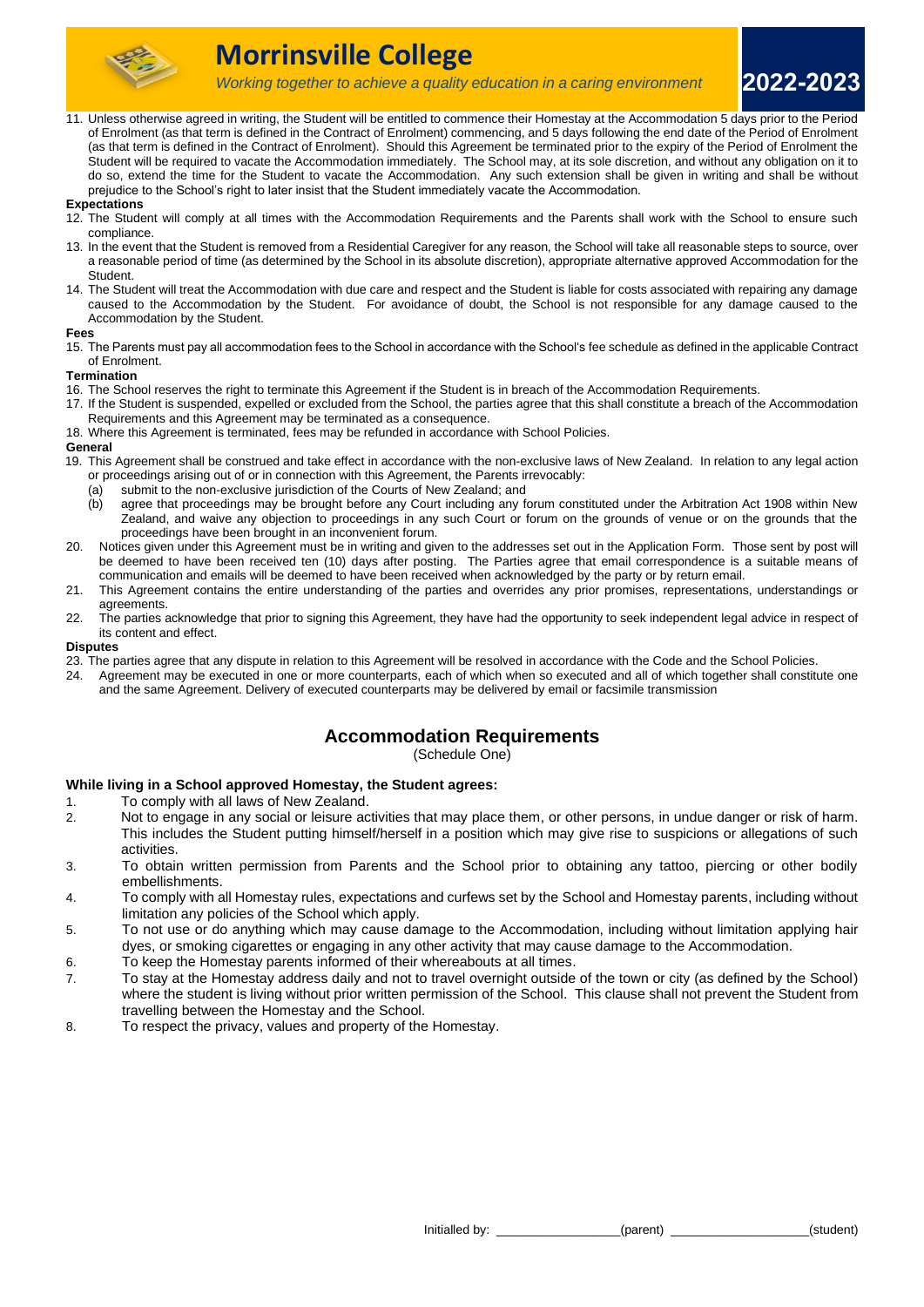

# **SIGNING**

# **Parents**

By signing below, the Parents confirm that they have read the Agreement and agree to be bound by it in all respects (initial each page):

| <b>School</b><br>By signing below, the authorised signatory of the School confirms that they are authorised to sign on behalf of the School, and<br>confirms that the School will be bound by the Agreement in all respects: |  |  |
|------------------------------------------------------------------------------------------------------------------------------------------------------------------------------------------------------------------------------|--|--|
|                                                                                                                                                                                                                              |  |  |

# **Student**

By signing below, the Student confirms that he/she has read and understood the Agreement and agrees to abide by the Code, the School Policies and (to the extent applicable) the Agreement:

Name: \_\_\_\_\_\_\_\_\_\_\_\_\_\_\_\_\_\_\_\_\_\_\_\_\_ Signature: \_\_\_\_\_\_\_\_\_\_\_\_\_\_\_\_\_\_\_\_\_\_\_\_\_ Date:\_\_\_\_\_\_\_\_\_\_\_\_\_\_\_\_\_\_\_\_\_\_\_\_\_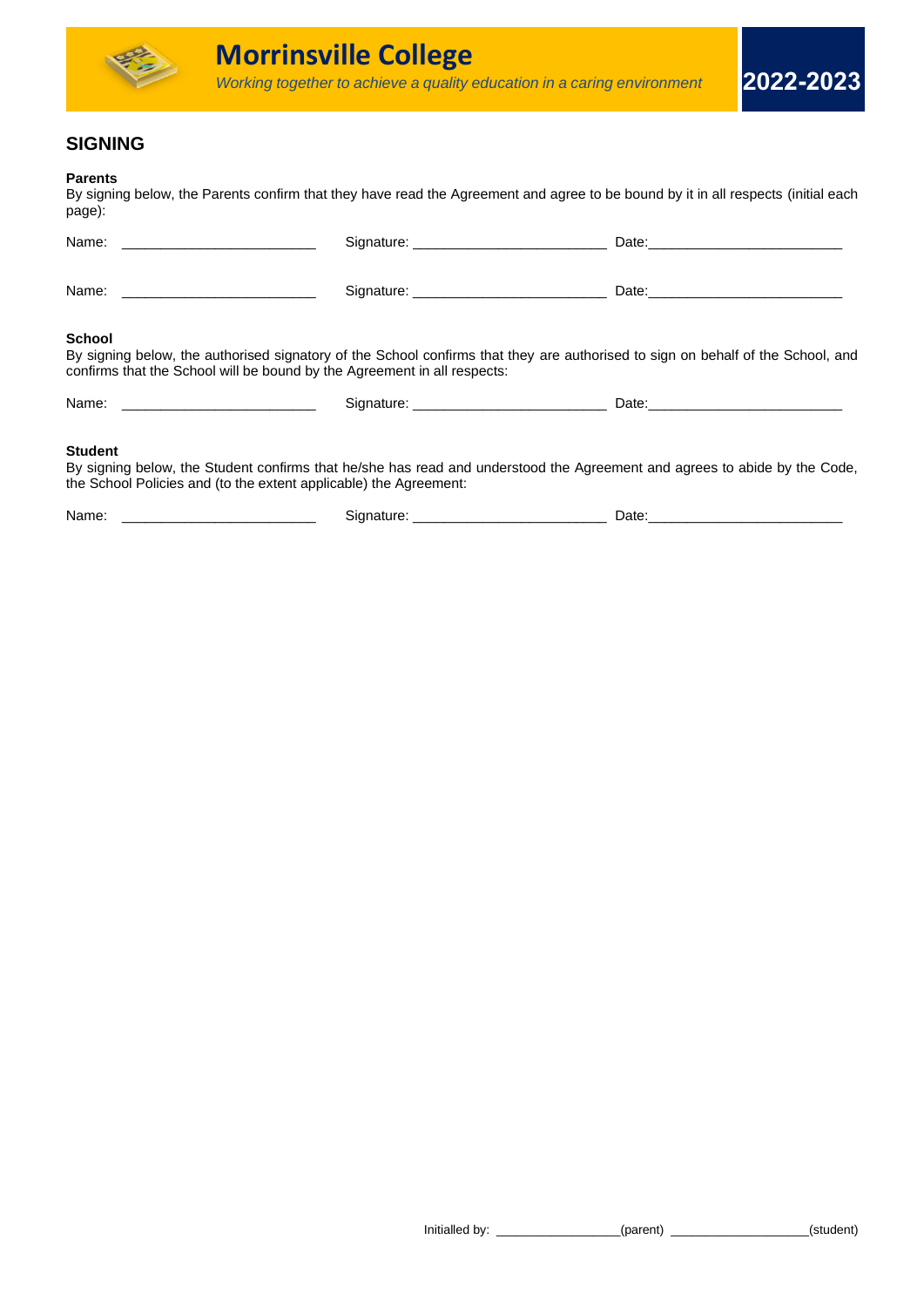

# **PART FOUR:**

**PLEASE COMPLETE THE DESIGNATED CAREGIVER AGREEMENT ONLY IF THE STUDENT WILL BE LIVING WITH A DESIGNATED CAREGIVER WHILE ENROLLED AT THE SCHOOL.**

# **DESIGNATED CAREGIVER AGREEMENT (Required when placing a student with a Designated Caregiver)**

This is an agreement between the Parent(s), the Designated Caregiver and the School (the **Agreement**).

| School Name:                                | (the School)                          |
|---------------------------------------------|---------------------------------------|
| Student's Name:                             | (the Student)                         |
| Mother's Name:                              |                                       |
| Father's Name:                              | (together the Parents, each a Parent) |
| Name of relative<br>or close family friend: | (the Designated Caregiver)            |
| Address:                                    | (the Residence)                       |
|                                             |                                       |

# **AGREEMENTS**

- 1. The Student and the Parents are parties to a Contract of Enrolment with the School. All definitions contained in that Contract of Enrolment are deemed to form part of this Agreement so far as they are relevant.
- 2. The Parents agree that the Designated Caregiver will provide residential care for the Student while enrolled as an International Student at the School.
- 3. The School has provided, and the Designated Caregiver has read and understood, the sections of the Education (Pastoral Care of International Students) Code of Practice 2016 (**the Code**) relevant to residential caregivers and the School's Information for Designated Caregivers and agrees to act as Designated Caregiver to the Student in accordance with these requirements.
- 4. The School agrees that all information regarding the Designated Caregiver relating to the Agreement will be kept confidential, except disclosure to the Student or their parents or their legal guardians, to any professional consultant or such person where it is in the interests of the Student to provide the information or pursuant to any statutory or other legal duty.
- 5. Approval is required from the School prior to the Student's placement with the Designated Caregiver.
- 6. The Designated Caregiver agrees that approval will be provided only after appropriate safety and other checks have been completed by the School in accordance with the Code and school policies.
- 7. Failure by the Designated Caregiver to provide the residential care required by the School and the Code may result in the school's approval of the Designated Caregiver being withdrawn.
- 8. In the event that the school withdraws its approval of the Designated Caregiver, the Agreement is terminated and the Student will be placed in alternative accommodation approved by the School at the full cost and expense of the Parents.
- 9. The School may take such measures as it considers appropriate (acting reasonably) to monitor and review the quality of residential care by the Designated Caregiver and this may include, without limitation, regular visits to the Designated Caregiver and meetings with both the Student and the Designated Caregiver.
- 10. The Designated Caregiver will provide the School with fourteen (14) days' prior notice of any change in circumstances that may affect the Agreement. This includes any change of Residence or any change to the number of adults over eighteen (18) years of age living at the Residence.
- 11. The Parent(s) agree that the School is not responsible for the Student's care while in the care of the Designated Caregiver.
- 12. The Student will treat the accommodation provided by the Designated Caregiver ("Accommodation") with due care and respect and the Student is liable for costs associated with repairing any damage caused to the Accommodation by the Student. For avoidance of doubt, the School is not responsible for any damage caused to the Accommodation by the Student.
- 13. The parties agree that any dispute in relation to this Agreement will be resolved in accordance with the Code and the School's policies.
- 14. This Agreement may be executed in one or more counterparts, each of which when so executed and all of which together shall constitute one and the same Agreement. Delivery of executed counterparts may be delivered by email or facsimile transmission.